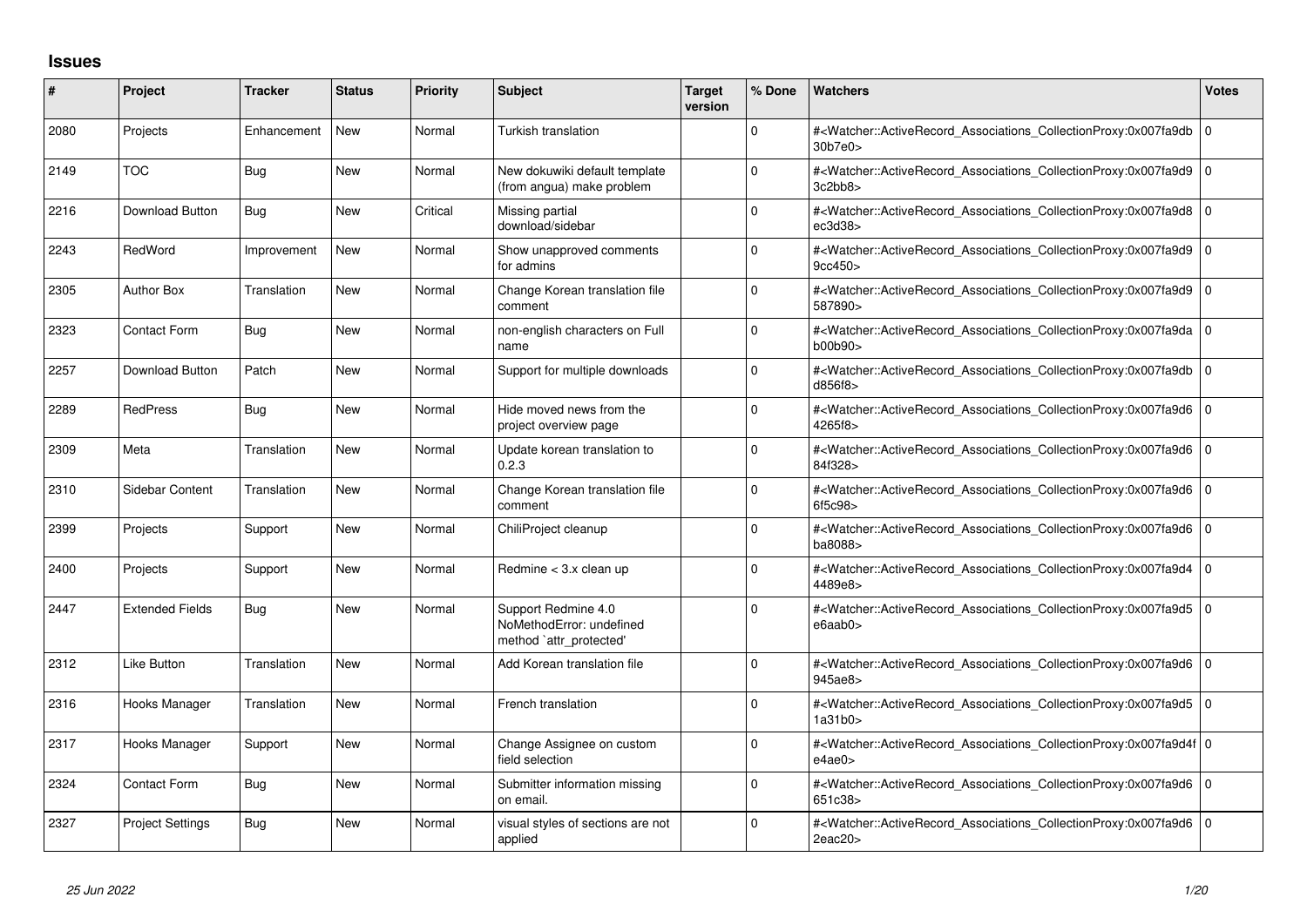| #    | Project                           | <b>Tracker</b> | <b>Status</b> | <b>Priority</b> | <b>Subject</b>                                                                              | <b>Target</b><br>version | % Done      | <b>Watchers</b>                                                                                                                                          | <b>Votes</b> |
|------|-----------------------------------|----------------|---------------|-----------------|---------------------------------------------------------------------------------------------|--------------------------|-------------|----------------------------------------------------------------------------------------------------------------------------------------------------------|--------------|
| 2356 | <b>SCM Creator</b><br>(+Github)   | Bug            | New           | Normal          | Repositories not removed from<br>file system                                                |                          | 0           | # <watcher::activerecord_associations_collectionproxy:0x007fa9d5<br>122b50&gt;</watcher::activerecord_associations_collectionproxy:0x007fa9d5<br>        | l 0          |
| 2377 | <b>WikiNG</b>                     | Support        | New           | Normal          | Custom macros work, but icon<br>macros do not                                               |                          | $\Omega$    | # <watcher::activerecord_associations_collectionproxy:0x007fa9d5 0<br="">992358&gt;</watcher::activerecord_associations_collectionproxy:0x007fa9d5>      |              |
| 2389 | <b>SCM Creator</b><br>(+Github)   | Feature        | New           | Normal          | Reporter, non members and<br>anonymous have too much<br>access by default                   |                          | 0           | # <watcher::activerecord_associations_collectionproxy:0x007fa9d6 0<br=""  ="">d30e28&gt;</watcher::activerecord_associations_collectionproxy:0x007fa9d6> |              |
| 2416 | Projects                          | Feature        | New           | Normal          | <b>Starred issues</b>                                                                       |                          | 0           | # <watcher::activerecord_associations_collectionproxy:0x007fa9d4<br>5467f0&gt;</watcher::activerecord_associations_collectionproxy:0x007fa9d4<br>        | $\mathbf 0$  |
| 2420 | <b>SCM Creator</b><br>(+Github)   | Bug            | New           | Normal          | Creating a Github repository<br>fails                                                       |                          | 0           | # <watcher::activerecord_associations_collectionproxy:0x007fa9d6 0<br=""  ="">4952f0&gt;</watcher::activerecord_associations_collectionproxy:0x007fa9d6> |              |
| 2421 | <b>SCM Creator</b><br>$(+Github)$ | Bug            | New           | Normal          | The access to Git is based on<br>projects identifier.                                       |                          | $\Omega$    | # <watcher::activerecord_associations_collectionproxy:0x007fa9d4<br>c6e730&gt;</watcher::activerecord_associations_collectionproxy:0x007fa9d4<br>        | $\mathbf 0$  |
| 2422 | Subscription                      | Bug            | <b>New</b>    | Normal          | User is not removed from<br>project subscribers table when<br>user is deleted from Redmine. |                          | $\Omega$    | # <watcher::activerecord_associations_collectionproxy:0x007fa9d6 0<br="">9faf10&gt;</watcher::activerecord_associations_collectionproxy:0x007fa9d6>      |              |
| 2424 | CD-Index                          | Feature        | New           | Normal          | Option to skip thumbnail(s)                                                                 |                          | $\Omega$    | # <watcher::activerecord_associations_collectionproxy:0x007fa9d4<br>86f7b0&gt;</watcher::activerecord_associations_collectionproxy:0x007fa9d4<br>        | $\mathbf 0$  |
| 2425 | CD-Index                          | Feature        | New           | Normal          | Content rating data for images<br>and videos                                                |                          | $\Omega$    | # <watcher::activerecord_associations_collectionproxy:0x007fa9d5 0<br=""  ="">6fdd90&gt;</watcher::activerecord_associations_collectionproxy:0x007fa9d5> |              |
| 2431 | Projects                          | Improvement    | New           | Normal          | Fix location of known_hosts for<br>www-data                                                 |                          | $\mathbf 0$ | # <watcher::activerecord_associations_collectionproxy:0x007fa9d5<br>3c5218&gt;</watcher::activerecord_associations_collectionproxy:0x007fa9d5<br>        | 10           |
| 2442 | <b>Contact Form</b>               | Feature        | New           | Minor           | Put sender's email into From                                                                |                          | $\Omega$    | # <watcher::activerecord_associations_collectionproxy:0x007fa9d4<br>1cf630&gt;</watcher::activerecord_associations_collectionproxy:0x007fa9d4<br>        | $\mathbf 0$  |
| 2446 | <b>SCM Creator</b><br>(+Github)   | Patch          | New           | Normal          | Supports redmine 3.4                                                                        |                          | $\Omega$    | # <watcher::activerecord_associations_collectionproxy:0x007fa9d6 0<br=""  ="">29c6d8&gt;</watcher::activerecord_associations_collectionproxy:0x007fa9d6> |              |
| 2308 | <b>Extended Fields</b>            | Translation    | <b>New</b>    | Normal          | Add Korean translation file<br>comment                                                      | 0.2.4                    | 0           | # <watcher::activerecord_associations_collectionproxy:0x007fa9d5 0<br="">395c98&gt;</watcher::activerecord_associations_collectionproxy:0x007fa9d5>      |              |
| 1804 | Projects                          | Feature        | Incomplete    | Insignificant   | Arrows (or similar solution) for<br>project menu                                            |                          | $\mathbf 0$ | # <watcher::activerecord_associations_collectionproxy:0x007fa9d5 0<br=""  ="">009e80&gt;</watcher::activerecord_associations_collectionproxy:0x007fa9d5> |              |
| 1996 | <b>Author Box</b>                 | Feature        | Incomplete    | Minor           | Project module                                                                              |                          | $\Omega$    | # <watcher::activerecord_associations_collectionproxy:0x007fa9d4<br>5ff4f8&gt;</watcher::activerecord_associations_collectionproxy:0x007fa9d4<br>        | $\mathbf 0$  |
| 2106 | Projects                          | Improvement    | Incomplete    | Minor           | Gravatar upload                                                                             |                          | 0           | # <watcher::activerecord_associations_collectionproxy:0x007fa9d6 0<br=""  ="">d04d28&gt;</watcher::activerecord_associations_collectionproxy:0x007fa9d6> |              |
| 215  | Orangutan::Redmin<br>е            | Enhancement    | Incomplete    | Minor           | Support issue subject as an<br>answer to the issue questions                                |                          | 0           | # <watcher::activerecord 0<br="" associations="" collectionproxy:0x007fa9d6="">0e0560&gt;</watcher::activerecord>                                        |              |
| 1022 | Orangutan::Redmin<br>e            | Feature        | Incomplete    | Minor           | Changing issue status<br>depending on user presence                                         |                          | $\mathbf 0$ | # <watcher::activerecord_associations_collectionproxy:0x007fa9d5 0<br="">6ec950&gt;</watcher::activerecord_associations_collectionproxy:0x007fa9d5>      |              |
| 1104 | Orangutan::Redmin                 | Feature        | Incomplete    | Minor           | Automatic overtime tracking                                                                 |                          | 0           | # <watcher::activerecord_associations_collectionproxy:0x007fa9d4 0<br=""  ="">116590&gt;</watcher::activerecord_associations_collectionproxy:0x007fa9d4> |              |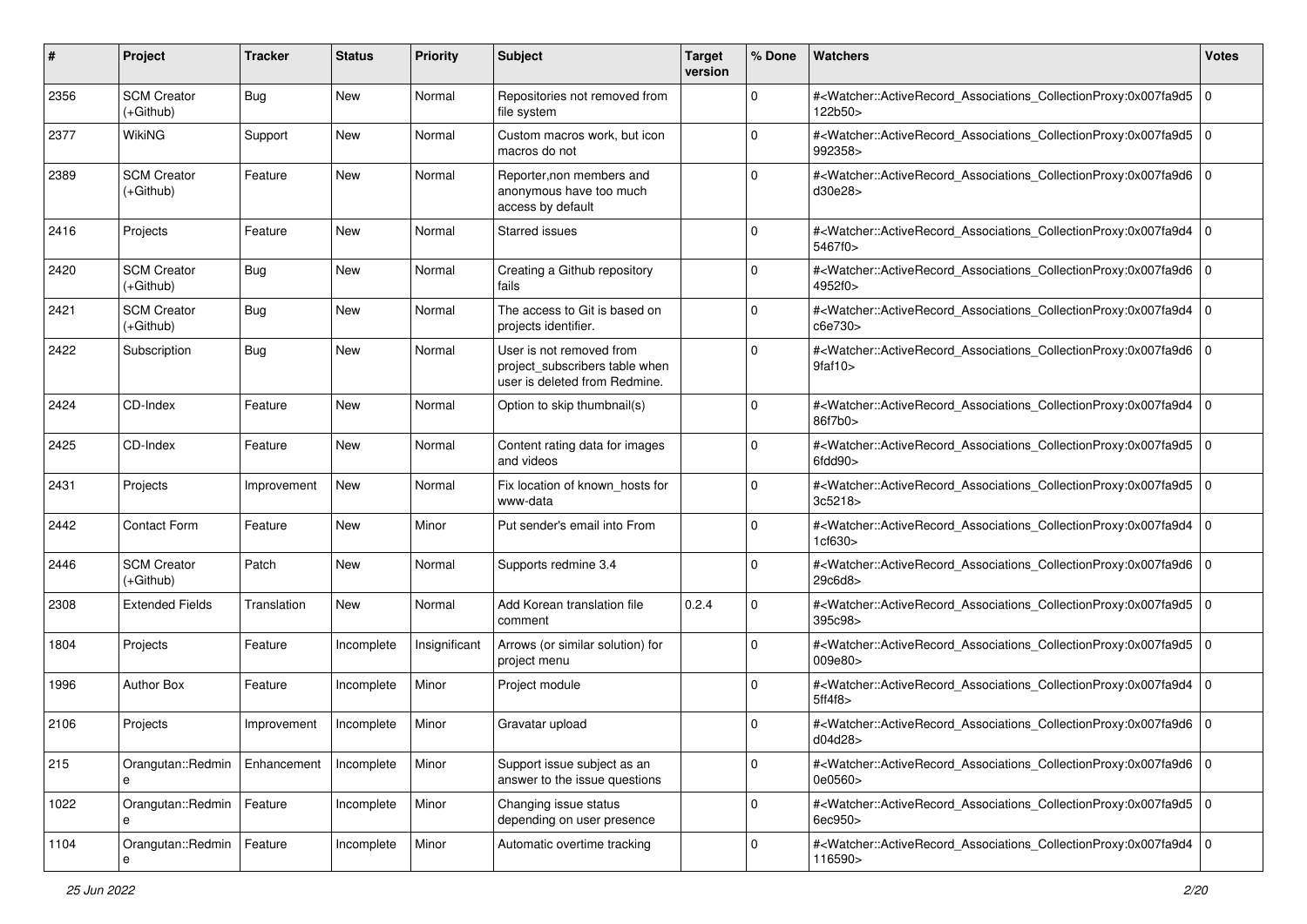| #    | <b>Project</b>                  | <b>Tracker</b> | <b>Status</b> | <b>Priority</b> | <b>Subject</b>                                        | <b>Target</b><br>version | % Done      | Watchers                                                                                                                                                  | Votes          |
|------|---------------------------------|----------------|---------------|-----------------|-------------------------------------------------------|--------------------------|-------------|-----------------------------------------------------------------------------------------------------------------------------------------------------------|----------------|
| 1337 | Orangutan::Redmin<br>e          | Feature        | Incomplete    | Minor           | Automatic time tracking                               |                          | $\Omega$    | # <watcher::activerecord_associations_collectionproxy:0x007fa9d5<br>bd11c8</watcher::activerecord_associations_collectionproxy:0x007fa9d5<br>             | $\overline{0}$ |
| 1622 | Orangutan::Redmin<br>e          | Improvement    | Incomplete    | Normal          | Support rest_hours column                             |                          | $\Omega$    | # <watcher::activerecord_associations_collectionproxy:0x007fa9d5<br>488560&gt;</watcher::activerecord_associations_collectionproxy:0x007fa9d5<br>         | l O            |
| 1729 | CD-Index                        | Bug            | Incomplete    | Normal          | Segfault in libarchive when<br>working with large ISO |                          | $\Omega$    | # <watcher::activerecord_associations_collectionproxy:0x007fa9d4<br>1fd210</watcher::activerecord_associations_collectionproxy:0x007fa9d4<br>             | l 0            |
| 1731 | CD-Index                        | <b>Bug</b>     | Incomplete    | Normal          | Libarchive<br>archive read symlink returns<br>garbage |                          | $\Omega$    | # <watcher::activerecord_associations_collectionproxy:0x007fa9d5<br>756dc8&gt;</watcher::activerecord_associations_collectionproxy:0x007fa9d5<br>         | $\overline{0}$ |
| 1735 | <b>TOC</b>                      | Bug            | Incomplete    | Normal          | Broken in new DokuWiki?                               |                          | $\Omega$    | # <watcher::activerecord associations="" collectionproxy:0x007fa9d5<br="">08f710&gt;</watcher::activerecord>                                              | 10             |
| 1751 | Hooks Manager                   | Feature        | Incomplete    | Minor           | Support URL regexps to limit<br>pages                 |                          | $\Omega$    | # <watcher::activerecord associations="" collectionproxy:0x007fa9d4<br="">231790&gt;</watcher::activerecord>                                              | 0 I            |
| 1757 | <b>SCM Creator</b><br>(+Github) | Feature        | Incomplete    | Insignificant   | Allow subdirectories                                  |                          | $\Omega$    | # <watcher::activerecord_associations_collectionproxy:0x007fa9d4<br>67c890&gt;</watcher::activerecord_associations_collectionproxy:0x007fa9d4<br>         | l 0            |
| 1831 | Projects                        | Feature        | Incomplete    | Minor           | Automatically include mail<br>conversations           |                          | $\Omega$    | # <watcher::activerecord_associations_collectionproxy:0x007fa9e5 0<br=""  ="">086cb8&gt;</watcher::activerecord_associations_collectionproxy:0x007fa9e5>  |                |
| 1867 | Projects                        | Feature        | Incomplete    | Minor           | Textile draft                                         |                          | $\Omega$    | # <watcher::activerecord_associations_collectionproxy:0x007fa9e7<br>1a7140&gt;</watcher::activerecord_associations_collectionproxy:0x007fa9e7<br>         | l 0            |
| 1882 | <b>Extended Fields</b>          | Feature        | Incomplete    | Normal          | Wiki toolbar for Wiki text                            |                          | $\Omega$    | # <watcher::activerecord_associations_collectionproxy:0x007fa9e6<br>e01f68&gt;</watcher::activerecord_associations_collectionproxy:0x007fa9e6<br>         | $\Omega$       |
| 1884 | <b>Extended Fields</b>          | Feature        | Incomplete    | Normal          | Multiselect                                           |                          | $\Omega$    | # <watcher::activerecord associations="" collectionproxy:0x007fa9e6<br="">67fba0</watcher::activerecord>                                                  | ۱o             |
| 1899 | WikiNG                          | Improvement    | Incomplete    | Minor           | Ignore conditions on preview                          |                          | $\Omega$    | # <watcher::activerecord associations="" collectionproxy:0x007fa9e5<br="">e9ba38</watcher::activerecord>                                                  | l O            |
| 1900 | WikiNG                          | Feature        | Incomplete    | Minor           | Singe bracket smiley                                  |                          | 0           | # <watcher::activerecord_associations_collectionproxy:0x007fa9e5<br>7c1668&gt;</watcher::activerecord_associations_collectionproxy:0x007fa9e5<br>         | 0 I            |
| 1902 | Meta                            | Feature        | Incomplete    | Normal          | Consider clear html and light<br>mode                 |                          | $\Omega$    | # <watcher::activerecord_associations_collectionproxy:0x007fa9e5 0<br=""  ="">5602c0&gt;</watcher::activerecord_associations_collectionproxy:0x007fa9e5>  |                |
| 1909 | Orangutan                       | Enhancement    | Incomplete    | Minor           | Orangutan::Kayako                                     |                          | $\Omega$    | # <watcher::activerecord associations="" collectionproxy:0x007fa9e5<br="">343140&gt;</watcher::activerecord>                                              | 0 I            |
| 1913 | WikiNG                          | Enhancement    | Incomplete    | Minor           | External Debian/Ubuntu bugs                           |                          | $\mathbf 0$ | # <watcher::activerecord_associations_collectionproxy:0x007fa9e4f 0<br=""  ="">9f340&gt;</watcher::activerecord_associations_collectionproxy:0x007fa9e4f> |                |
| 1915 | Red-Andy                        | Feature        | Incomplete    | Normal          | TOC items box should move as<br>we click on the item  |                          | $\Omega$    | # <watcher::activerecord_associations_collectionproxy:0x0055cbdb 0<br=""  ="">a82198&gt;</watcher::activerecord_associations_collectionproxy:0x0055cbdb>  |                |
| 1919 | <b>Extended Fields</b>          | Feature        | Incomplete    | Normal          | Extend Link extended field                            |                          | $\Omega$    | # <watcher::activerecord 0<br="" associations="" collectionproxy:0x0055cbdb=""  ="">8ed058&gt;</watcher::activerecord>                                    |                |
| 1942 | WikiNG                          | Feature        | Incomplete    | Minor           | Support for target in links                           |                          | $\Omega$    | # <watcher::activerecord_associations_collectionproxy:0x0055cbd8 0<br=""  ="">6f6860&gt;</watcher::activerecord_associations_collectionproxy:0x0055cbd8>  |                |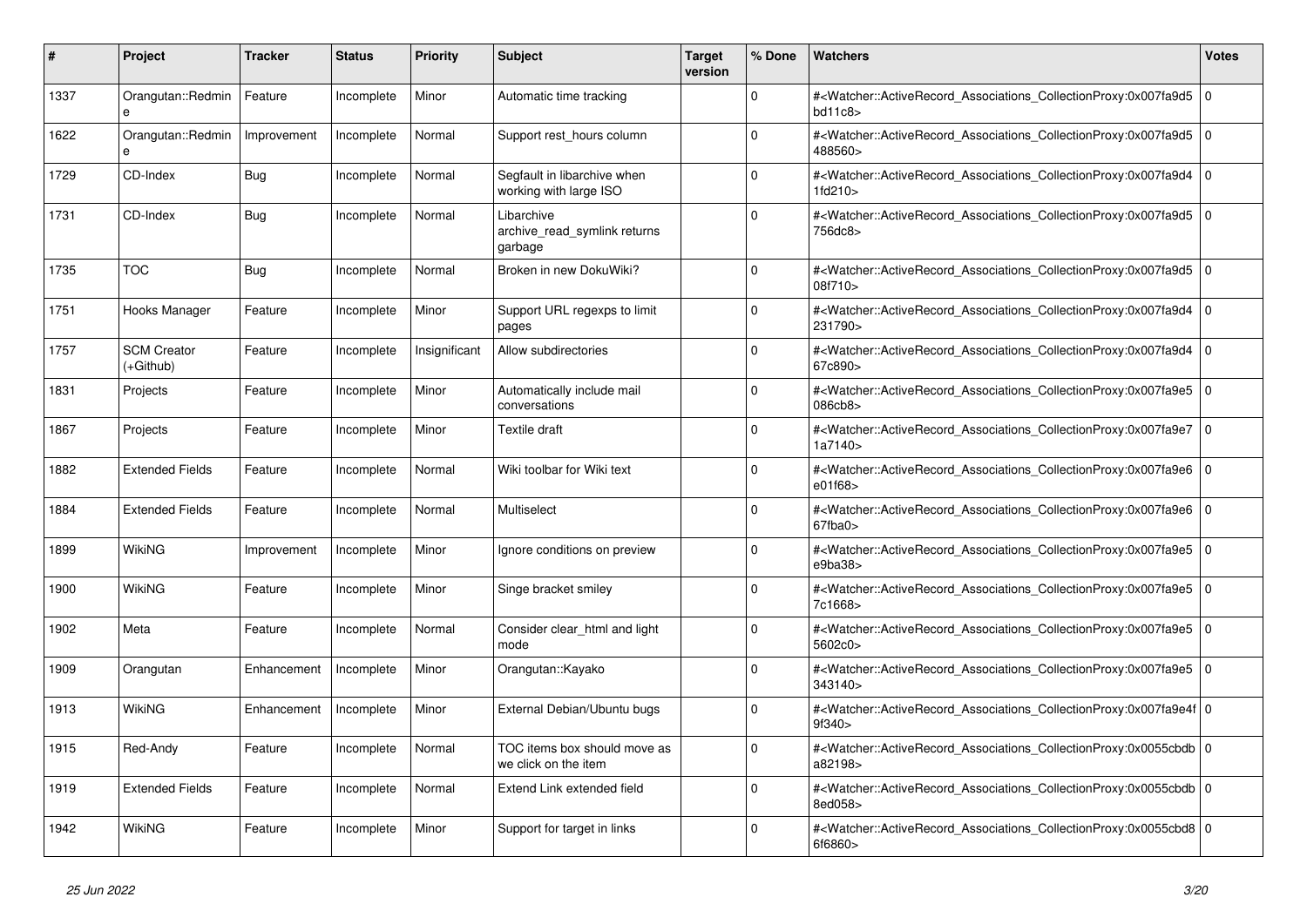| #    | <b>Project</b>         | <b>Tracker</b> | <b>Status</b> | <b>Priority</b> | <b>Subject</b>                                                                           | <b>Target</b><br>version | % Done   | <b>Watchers</b>                                                                                                                                          | <b>Votes</b> |
|------|------------------------|----------------|---------------|-----------------|------------------------------------------------------------------------------------------|--------------------------|----------|----------------------------------------------------------------------------------------------------------------------------------------------------------|--------------|
| 1954 | <b>Extended Fields</b> | Feature        | Incomplete    | Normal          | <b>Mailto links</b>                                                                      |                          | $\Omega$ | # <watcher::activerecord_associations_collectionproxy:0x0055cbd8 0<br=""  ="">906f38&gt;</watcher::activerecord_associations_collectionproxy:0x0055cbd8> |              |
| 1955 | <b>Extended Fields</b> | Feature        | Incomplete    | Normal          | FTP link                                                                                 |                          | $\Omega$ | # <watcher::activerecord_associations_collectionproxy:0x0055cbd8 0<br=""  ="">31d900&gt;</watcher::activerecord_associations_collectionproxy:0x0055cbd8> |              |
| 1956 | <b>Extended Fields</b> | Feature        | Incomplete    | Minor           | SIP link                                                                                 |                          | $\Omega$ | # <watcher::activerecord 0<br="" associations="" collectionproxy:0x0055cbd7=""  ="">f9c100&gt;</watcher::activerecord>                                   |              |
| 1957 | Download Button        | Feature        | Incomplete    | Normal          | Plugin configuration                                                                     |                          | $\Omega$ | # <watcher::activerecord_associations_collectionproxy:0x0055cbd7 0<br=""  ="">4d6d10</watcher::activerecord_associations_collectionproxy:0x0055cbd7>     |              |
| 1984 | Subscription           | Feature        | Incomplete    | Minor           | Redirecting back after<br>registration/loginRedirecting<br>back after registration/login |                          | $\Omega$ | # <watcher::activerecord_associations_collectionproxy:0x007fa9da 0<br=""  ="">96a218&gt;</watcher::activerecord_associations_collectionproxy:0x007fa9da> |              |
| 1987 | Projects               | Feature        | Incomplete    | Normal          | Attachment resize                                                                        |                          | $\Omega$ | # <watcher::activerecord_associations_collectionproxy:0x007fa9db 0<br=""  ="">de3ed8&gt;</watcher::activerecord_associations_collectionproxy:0x007fa9db> |              |
| 1988 | Orangutan              | Improvement    | Incomplete    | Normal          | Multithreading                                                                           |                          | $\Omega$ | # <watcher::activerecord_associations_collectionproxy:0x007fa9d9 0<br="">ead258&gt;</watcher::activerecord_associations_collectionproxy:0x007fa9d9>      |              |
| 1994 | WikiNG                 | Enhancement    | Incomplete    | Normal          | Inline warnings, tips etc                                                                |                          | $\Omega$ | # <watcher::activerecord_associations_collectionproxy:0x007fa9db  <br="">1cfa70&gt;</watcher::activerecord_associations_collectionproxy:0x007fa9db>      | $\mathbf 0$  |
| 1999 | Sidebar Content        | Feature        | Incomplete    | Minor           | Project module                                                                           |                          | $\Omega$ | # <watcher::activerecord_associations_collectionproxy:0x007fa9d9  <br="">65b0f0&gt;</watcher::activerecord_associations_collectionproxy:0x007fa9d9>      | $\mathbf 0$  |
| 2005 | <b>Extended Fields</b> | Feature        | Incomplete    | Minor           | Paging for projects listing                                                              |                          | $\Omega$ | # <watcher::activerecord_associations_collectionproxy:0x007fa9da 0<br=""  ="">9769f0&gt;</watcher::activerecord_associations_collectionproxy:0x007fa9da> |              |
| 2006 | <b>Extended Fields</b> | Feature        | Incomplete    | Minor           | Users listing sorting                                                                    |                          | $\Omega$ | # <watcher::activerecord associations="" collectionproxy:0x007fa9d8<br="">822970&gt;</watcher::activerecord>                                             | $\mathbf 0$  |
| 2007 | <b>Extended Fields</b> | Feature        | Incomplete    | Minor           | Projects listing sorting                                                                 |                          | $\Omega$ | # <watcher::activerecord 0<br="" associations="" collectionproxy:0x007fa9db=""  ="">4b6720&gt;</watcher::activerecord>                                   |              |
| 2011 | <b>Extended Fields</b> | Feature        | Incomplete    | Normal          | Custom field translations                                                                |                          | $\Omega$ | # <watcher::activerecord_associations_collectionproxy:0x007fa9da<br>c42918&gt;</watcher::activerecord_associations_collectionproxy:0x007fa9da<br>        | $\Omega$     |
| 2013 | Role Shift             | Feature        | Incomplete    | Minor           | Resource shifts                                                                          |                          | $\Omega$ | # <watcher::activerecord associations="" collectionproxy:0x007fa9d9=""  <br="">537cf0&gt;</watcher::activerecord>                                        | $\mathbf 0$  |
| 2021 | Projects               | Improvement    | Incomplete    | Major           | Spam protect                                                                             |                          | $\Omega$ | # <watcher::activerecord_associations_collectionproxy:0x007fa9da 0<br=""  ="">8fe270&gt;</watcher::activerecord_associations_collectionproxy:0x007fa9da> |              |
| 2028 | <b>Extended Fields</b> | Feature        | Incomplete    | Normal          | make fields final option                                                                 |                          | $\Omega$ | # <watcher::activerecord_associations_collectionproxy:0x007fa9da<br>75c728&gt;</watcher::activerecord_associations_collectionproxy:0x007fa9da<br>        | $\Omega$     |
| 2079 | WikiNG                 | Feature        | Incomplete    | Normal          | Message to everyone in a<br>project                                                      |                          | $\Omega$ | # <watcher::activerecord 0<br="" associations="" collectionproxy:0x007fa9d8=""  ="">c2f040&gt;</watcher::activerecord>                                   |              |
| 2086 | Projects               | Improvement    | Incomplete    | Minor           | Latest stable version                                                                    |                          | $\Omega$ | # <watcher::activerecord_associations_collectionproxy:0x007fa9d8  <br="">c0ea48</watcher::activerecord_associations_collectionproxy:0x007fa9d8>          | $\mathbf 0$  |
| 2092 | <b>Extended Fields</b> | Feature        | Incomplete    | Normal          | Users-to-issues custom fields<br>auto-fill                                               |                          | $\Omega$ | # <watcher::activerecord_associations_collectionproxy:0x007fa9db<br>cdb4c8</watcher::activerecord_associations_collectionproxy:0x007fa9db<br>            | $\mathbf 0$  |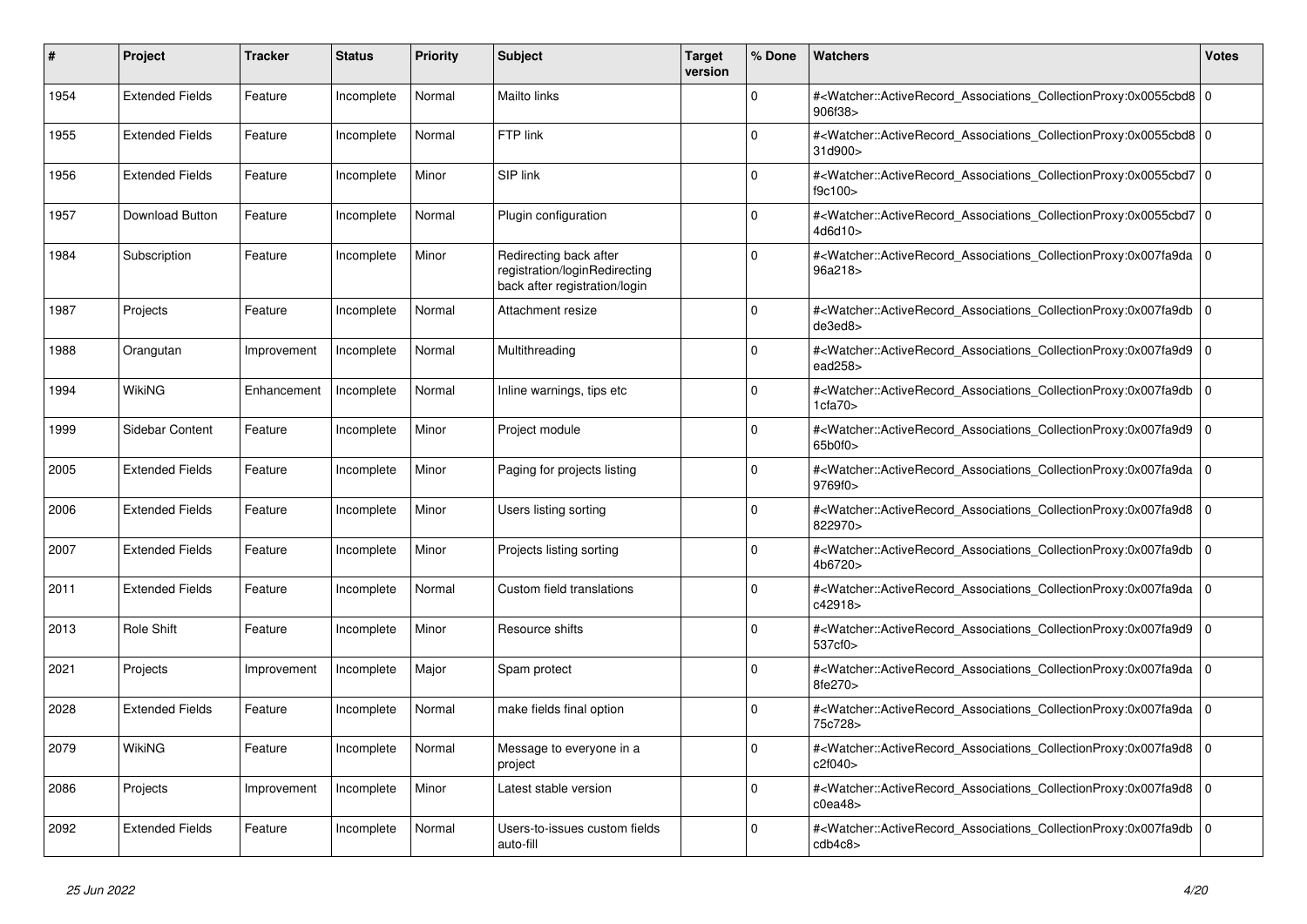| #    | Project                 | <b>Tracker</b> | <b>Status</b> | <b>Priority</b> | <b>Subject</b>                                                                | <b>Target</b><br>version | % Done      | <b>Watchers</b>                                                                                                                                          | <b>Votes</b> |
|------|-------------------------|----------------|---------------|-----------------|-------------------------------------------------------------------------------|--------------------------|-------------|----------------------------------------------------------------------------------------------------------------------------------------------------------|--------------|
| 2093 | <b>Extended Fields</b>  | Feature        | Incomplete    | Normal          | Extended columns using<br>custom queries                                      |                          | $\Omega$    | # <watcher::activerecord associations="" collectionproxy:0x007fa9db<br="">1ae3c0<sub>&gt;</sub></watcher::activerecord>                                  | $\mathbf 0$  |
| 2099 | <b>Extended Fields</b>  | Feature        | Incomplete    | Normal          | Create a custom field of type<br>'Category'                                   |                          | $\Omega$    | # <watcher::activerecord 0<br="" associations="" collectionproxy:0x007fa9daf=""  ="">6ac30&gt;</watcher::activerecord>                                   |              |
| 2103 | <b>Extended Fields</b>  | Feature        | Incomplete    | Minor           | Support multiple for Project                                                  |                          | $\Omega$    | # <watcher::activerecord 0<br="" associations="" collectionproxy:0x007fa9da=""  ="">c48570&gt;</watcher::activerecord>                                   |              |
| 2130 | WikiNG                  | Feature        | Incomplete    | Minor           | Function references                                                           |                          | $\Omega$    | # <watcher::activerecord_associations_collectionproxy:0x007fa9d9<br>643400&gt;</watcher::activerecord_associations_collectionproxy:0x007fa9d9<br>        | 0            |
| 2155 | <b>Extended Fields</b>  | Bug            | Incomplete    | Normal          | Wiki text field donot work well<br>when using chinese as custom<br>field name |                          | 50          | # <watcher::activerecord_associations_collectionproxy:0x007fa9db 0<br=""  ="">514578&gt;</watcher::activerecord_associations_collectionproxy:0x007fa9db> |              |
| 2156 | <b>Extended Fields</b>  | Feature        | Incomplete    | Minor           | Per user values?                                                              |                          | $\Omega$    | # <watcher::activerecord associations="" collectionproxy:0x007fa9d9<br="">5bca68</watcher::activerecord>                                                 | $\Omega$     |
| 2160 | WikiNG                  | Improvement    | Incomplete    | Normal          | Rename {{version}} to {{hidden}}                                              |                          | $\Omega$    | # <watcher::activerecord 0<br="" associations="" collectionproxy:0x007fa9da=""  ="">358898&gt;</watcher::activerecord>                                   |              |
| 2163 | Meta                    | Bug            | Incomplete    | Normal          | My site's Display lanugage was<br>only English, when I installed<br>plugin    |                          | $\Omega$    | # <watcher::activerecord_associations_collectionproxy:0x007fa9db<br>6c49e0&gt;</watcher::activerecord_associations_collectionproxy:0x007fa9db<br>        | $\Omega$     |
| 2169 | <b>Contact Form</b>     | Feature        | Incomplete    | Normal          | Option to use own name,<br>reply-to, subject and message<br>fields            |                          | $\Omega$    | # <watcher::activerecord associations="" collectionproxy:0x007fa9d9<br="">3478a0&gt;</watcher::activerecord>                                             | l 0          |
| 2179 | Projects                | Feature        | Incomplete    | Normal          | Pingbacks and trackbacks                                                      |                          | $\Omega$    | # <watcher::activerecord_associations_collectionproxy:0x007fa9dbf 0<br=""  ="">b39e8</watcher::activerecord_associations_collectionproxy:0x007fa9dbf>    |              |
| 2184 | <b>Role Shift</b>       | Support        | Incomplete    | Normal          | Issue visibility                                                              |                          | $\Omega$    | # <watcher::activerecord_associations_collectionproxy:0x007fa9d8 0<br=""  ="">42d1a8&gt;</watcher::activerecord_associations_collectionproxy:0x007fa9d8> |              |
| 2209 | Hooks Manager           | Feature        | Incomplete    | Normal          | A templating language support                                                 |                          | $\Omega$    | # <watcher::activerecord_associations_collectionproxy:0x007fa9d8 0<br=""  ="">287038&gt;</watcher::activerecord_associations_collectionproxy:0x007fa9d8> |              |
| 2213 | <b>Contact Form</b>     | Bug            | Incomplete    | Normal          | Unable to support Chinesell                                                   |                          | $\mathbf 0$ | # <watcher::activerecord_associations_collectionproxy:0x007fa9da 0<br=""  ="">838688&gt;</watcher::activerecord_associations_collectionproxy:0x007fa9da> |              |
| 2190 | Role Shift              | Bug            | Incomplete    | Normal          | Unfortunately installation fails                                              |                          | $\Omega$    | # <watcher::activerecord associations="" collectionproxy:0x007fa9d7<br="">e58b88&gt;</watcher::activerecord>                                             | l 0          |
| 2214 | <b>Project Sections</b> | Feature        | Incomplete    | Normal          | Featured and disregarded<br>projects                                          |                          | $\Omega$    | # <watcher::activerecord 0<br="" associations="" collectionproxy:0x007fa9d8=""  ="">8528a0&gt;</watcher::activerecord>                                   |              |
| 2220 | <b>Extended Fields</b>  | Feature        | Incomplete    | Normal          | Project specific custom fields                                                |                          | $\Omega$    | # <watcher::activerecord associations="" collectionproxy:0x007fa9da<br="">a805a8&gt;</watcher::activerecord>                                             | l 0          |
| 2224 | WikiNG                  | Feature        | Incomplete    | Normal          | Option to disable glyphs?                                                     |                          | $\Omega$    | # <watcher::activerecord_associations_collectionproxy:0x007fa9da 0<br=""  ="">b44e08&gt;</watcher::activerecord_associations_collectionproxy:0x007fa9da> |              |
| 2234 | WikiNG                  | Enhancement    | Incomplete    | Minor           | Avatars in user links?                                                        |                          | $\Omega$    | # <watcher::activerecord_associations_collectionproxy:0x007fa9d8 0<br=""  ="">6d9fc8</watcher::activerecord_associations_collectionproxy:0x007fa9d8>     |              |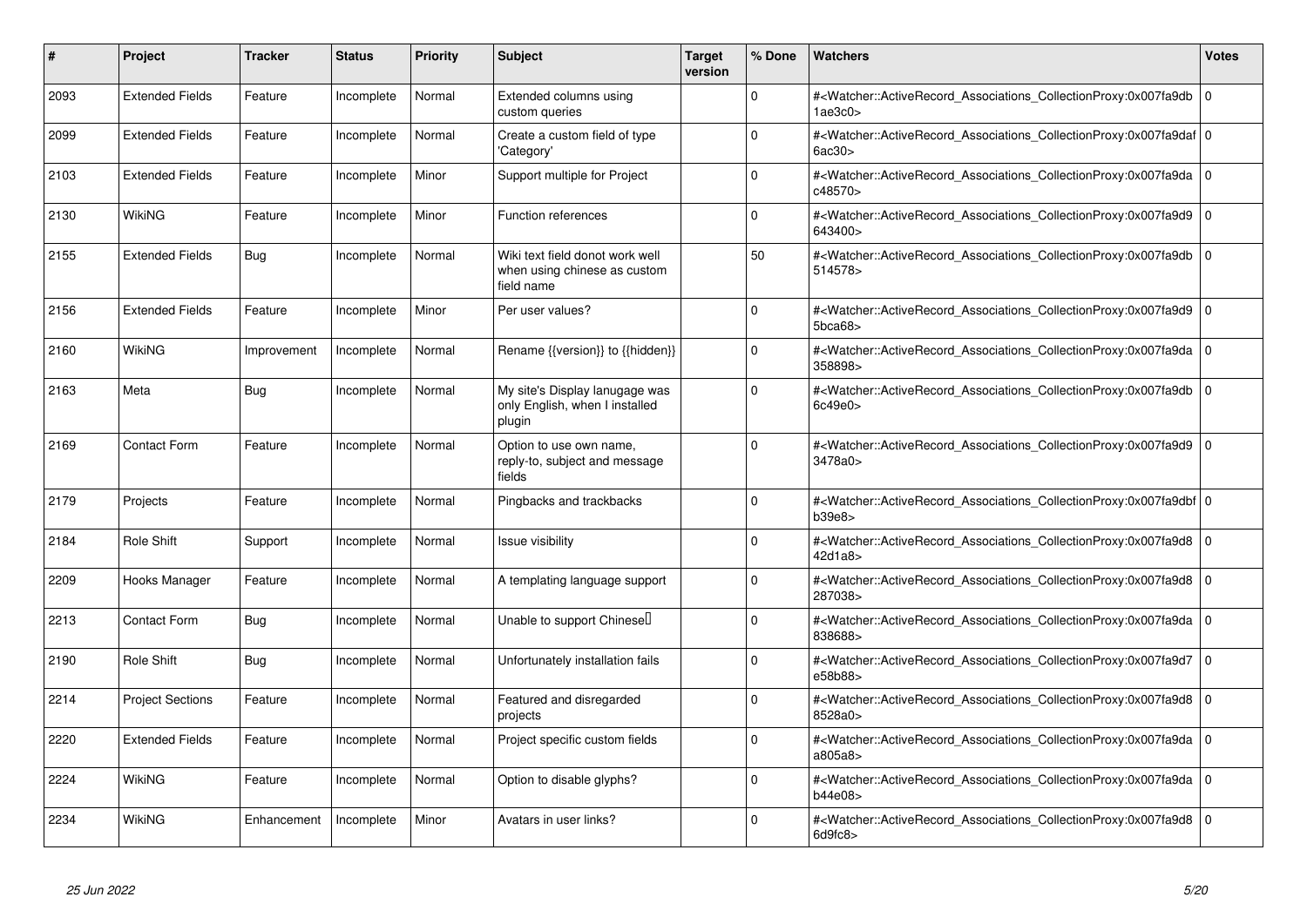| #    | Project                         | <b>Tracker</b> | <b>Status</b> | <b>Priority</b> | <b>Subject</b>                                               | <b>Target</b><br>version | % Done      | <b>Watchers</b>                                                                                                                                           | Votes          |
|------|---------------------------------|----------------|---------------|-----------------|--------------------------------------------------------------|--------------------------|-------------|-----------------------------------------------------------------------------------------------------------------------------------------------------------|----------------|
| 2225 | OpenID Fix                      | Bug            | Incomplete    | Normal          | OpenID::TypeURIMismatch                                      |                          | $\Omega$    | # <watcher::activerecord_associations_collectionproxy:0x007fa9d9<br>cd2190&gt;</watcher::activerecord_associations_collectionproxy:0x007fa9d9<br>         | l 0            |
| 2236 | <b>Extended Fields</b>          | <b>Bug</b>     | Incomplete    | Normal          | <b>Hint Lost</b>                                             |                          | $\Omega$    | # <watcher::activerecord_associations_collectionproxy:0x007fa9da<br>4c9920&gt;</watcher::activerecord_associations_collectionproxy:0x007fa9da<br>         | l O            |
| 2239 | <b>SCM Creator</b><br>(+Github) | <b>Bug</b>     | Incomplete    | Normal          | No default identifer                                         |                          | $\Omega$    | # <watcher::activerecord associations="" collectionproxy:0x007fa9db<br="">e80530&gt;</watcher::activerecord>                                              | l O            |
| 2241 | <b>Extended Fields</b>          | Feature        | Incomplete    | Normal          | Informations I see on Calendar                               |                          | $\Omega$    | # <watcher::activerecord_associations_collectionproxy:0x007fa9d9<br>e01160&gt;</watcher::activerecord_associations_collectionproxy:0x007fa9d9<br>         | l 0            |
| 2244 | WordMine                        | Improvement    | Incomplete    | Normal          | Import the project on blog index<br>open                     |                          | $\Omega$    | # <watcher::activerecord associations="" collectionproxy:0x007fa9db<br="">2a9e00&gt;</watcher::activerecord>                                              | $\overline{0}$ |
| 2259 | <b>Contact Form</b>             | Feature        | Incomplete    | Normal          | Sender name in a message                                     |                          | $\Omega$    | # <watcher::activerecord associations="" collectionproxy:0x007fa9d8<br="">36d9e8&gt;</watcher::activerecord>                                              | 0              |
| 2260 | <b>Contact Form</b>             | <b>Bug</b>     | Incomplete    | Normal          | Conflicting with<br>redmine ckeditor plugin using<br>preview |                          | $\Omega$    | # <watcher::activerecord associations="" collectionproxy:0x007fa9db<br="">547518&gt;</watcher::activerecord>                                              | l 0            |
| 2266 | Hooks Manager                   | Translation    | Incomplete    | Normal          | Spanish translation                                          |                          | 20          | # <watcher::activerecord_associations_collectionproxy:0x007fa9d9<br>59fb48&gt;</watcher::activerecord_associations_collectionproxy:0x007fa9d9<br>         | l O            |
| 2276 | Language Mix                    | Feature        | Incomplete    | Normal          | Group posts / show only the<br>primary article               |                          | $\mathbf 0$ | # <watcher::activerecord_associations_collectionproxy:0x007fa9db<br>b08358&gt;</watcher::activerecord_associations_collectionproxy:0x007fa9db<br>         | 0              |
| 2286 | <b>SCM Creator</b><br>(+Github) | Feature        | Incomplete    | Normal          | Add configuration option for<br>default encoding             |                          | $\Omega$    | # <watcher::activerecord_associations_collectionproxy:0x007fa9da<br>c60530&gt;</watcher::activerecord_associations_collectionproxy:0x007fa9da<br>         | $\overline{0}$ |
| 2287 | <b>SCM Creator</b><br>(+Github) | Feature        | Incomplete    | Normal          | Allow to customize naming<br>policy for repositories         |                          | $\Omega$    | # <watcher::activerecord associations="" collectionproxy:0x007fa9da<br="">9f7528&gt;</watcher::activerecord>                                              | l o            |
| 2315 | <b>Project Sections</b>         | Feature        | Incomplete    | Normal          | Allow Projects to Appear in<br><b>Multiple Sections</b>      |                          | $\mathbf 0$ | # <watcher::activerecord_associations_collectionproxy:0x007fa9d9f 0<br=""  ="">2bd10&gt;</watcher::activerecord_associations_collectionproxy:0x007fa9d9f> |                |
| 2325 | <b>SCM Creator</b><br>(+Github) | <b>Bug</b>     | Incomplete    | Normal          | Cannot add existing github repo                              |                          | $\Omega$    | # <watcher::activerecord_associations_collectionproxy:0x007fa9da<br>809310&gt;</watcher::activerecord_associations_collectionproxy:0x007fa9da<br>         | ۱o             |
| 2346 | <b>Project Sections</b>         | <b>Bug</b>     | Incomplete    | Normal          | Project list shifts when there are<br>more text in sidebar   |                          | $\Omega$    | # <watcher::activerecord 0<br="" associations="" collectionproxy:0x007fa9da=""  ="">8c7518&gt;</watcher::activerecord>                                    |                |
| 2362 | OpenID Fix                      | <b>Bug</b>     | Incomplete    | Major           | Redmine 3 Compatibilty                                       |                          | $\mathbf 0$ | # <watcher::activerecord associations="" collectionproxy:0x007fa9db<br="">977bd8&gt;</watcher::activerecord>                                              | 0              |
| 2392 | WikiNG                          | Feature        | Incomplete    | Normal          | <b>Hierarcial Numbered headers</b>                           |                          | $\Omega$    | # <watcher::activerecord_associations_collectionproxy:0x007fa9da<br>9638a0&gt;</watcher::activerecord_associations_collectionproxy:0x007fa9da<br>         | ۱o             |
| 2404 | <b>RedPress</b>                 | Bug            | Incomplete    | Normal          | Redmine now requires POST<br>for logout                      |                          | $\Omega$    | # <watcher::activerecord associations="" collectionproxy:0x007fa9d9<br="">57d8b8&gt;</watcher::activerecord>                                              | ۱o             |
| 2413 | <b>WikiNG</b>                   | Feature        | Incomplete    | Minor           | Custom links syntax                                          |                          | $\Omega$    | # <watcher::activerecord_associations_collectionproxy:0x007fa9d9<br>bd8398&gt;</watcher::activerecord_associations_collectionproxy:0x007fa9d9<br>         | 0              |
| 2414 | Red-Andy                        | Feature        | Incomplete    | Minor           | Break long application.css into<br>sections?                 |                          | $\Omega$    | # <watcher::activerecord_associations_collectionproxy:0x007fa9d9f 0<br=""  ="">4a878&gt;</watcher::activerecord_associations_collectionproxy:0x007fa9d9f> |                |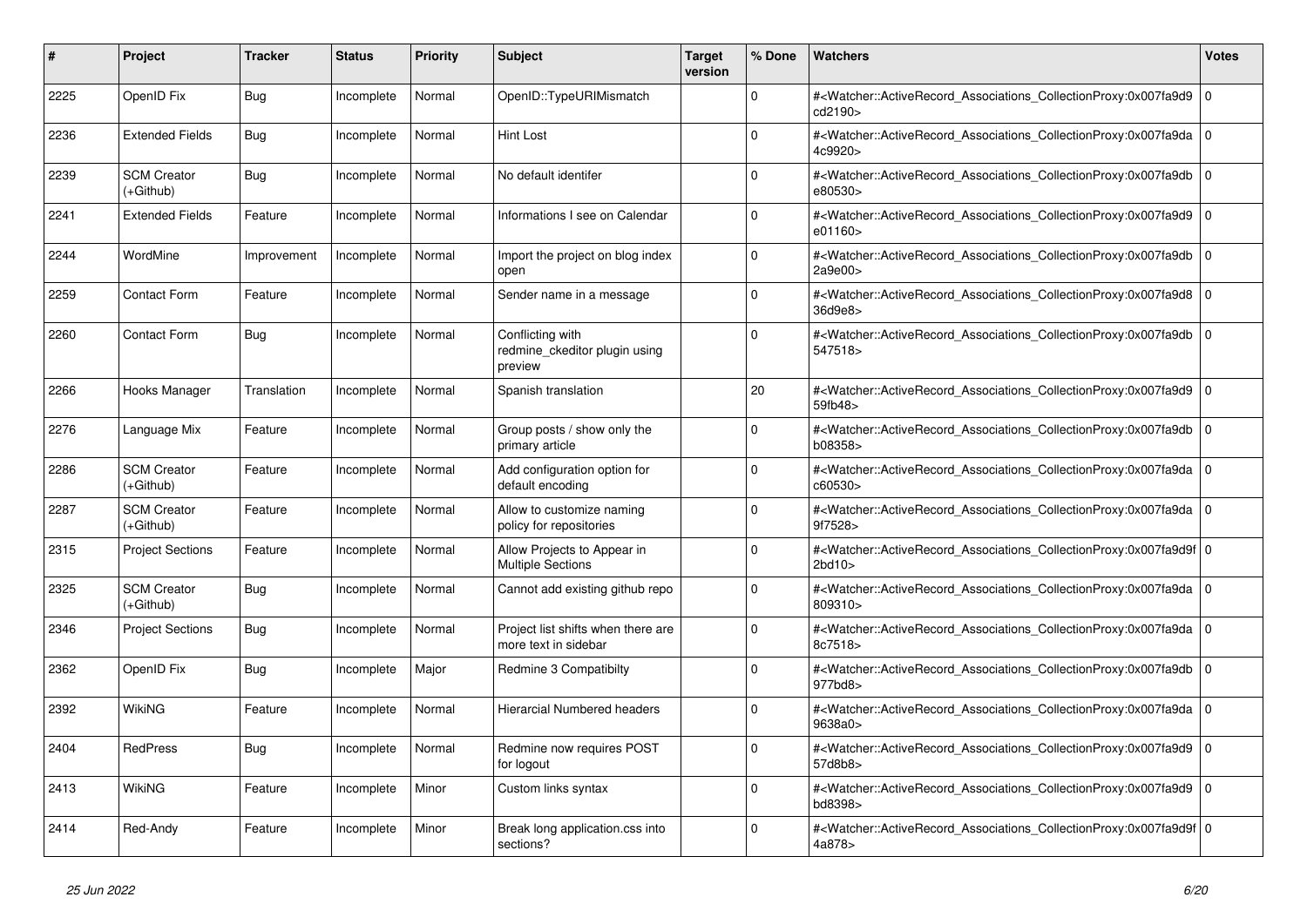| #    | Project                         | <b>Tracker</b> | <b>Status</b> | <b>Priority</b> | <b>Subject</b>                                                                     | <b>Target</b><br>version | % Done   | <b>Watchers</b>                                                                                                                                           | <b>Votes</b> |
|------|---------------------------------|----------------|---------------|-----------------|------------------------------------------------------------------------------------|--------------------------|----------|-----------------------------------------------------------------------------------------------------------------------------------------------------------|--------------|
| 2423 | <b>WikiNG</b>                   | Feature        | Incomplete    | Normal          | markdown support?                                                                  |                          | $\Omega$ | # <watcher::activerecord associations="" collectionproxy:0x007fa9d9<br="">eb3a90<sub>&gt;</sub></watcher::activerecord>                                   | $\mathbf 0$  |
| 2426 | CD-Index                        | Feature        | Incomplete    | Normal          | Tool to modify data (cdmodify?)                                                    |                          | $\Omega$ | # <watcher::activerecord associations="" collectionproxy:0x007fa9da<br="">578858&gt;</watcher::activerecord>                                              | l O          |
| 2427 | CD-Index                        | Feature        | Incomplete    | Normal          | Tags                                                                               |                          | 0        | # <watcher::activerecord_associations_collectionproxy:0x007fa9da 0<br="">d5bb88&gt;</watcher::activerecord_associations_collectionproxy:0x007fa9da>       |              |
| 2429 | CD-Index                        | Feature        | Incomplete    | Normal          | Flag for broken media                                                              |                          | $\Omega$ | # <watcher::activerecord_associations_collectionproxy:0x007fa9d9f 0<br=""  ="">840f0&gt;</watcher::activerecord_associations_collectionproxy:0x007fa9d9f> |              |
| 2436 | <b>WikiNG</b>                   | <b>Bug</b>     | Incomplete    | Normal          | Autocomplete debounce does<br>not work as expected                                 |                          | 50       | # <watcher::activerecord_associations_collectionproxy:0x007fa9db<br>03bb00&gt;</watcher::activerecord_associations_collectionproxy:0x007fa9db<br>         | l O          |
| 2441 | <b>Project Sections</b>         | Improvement    | Incomplete    | Minor           | Option to collapse section                                                         |                          | $\Omega$ | # <watcher::activerecord_associations_collectionproxy:0x007fa9da<br>36a2a0&gt;</watcher::activerecord_associations_collectionproxy:0x007fa9da<br>         | $\Omega$     |
| 971  | Orangutan::Redmin               | Improvement    | Incomplete    | Minor           | Confirm before taking text as a<br>task/entry description                          |                          | $\Omega$ | # <watcher::activerecord_associations_collectionproxy:0x007fa9da<br>293340&gt;</watcher::activerecord_associations_collectionproxy:0x007fa9da<br>         |              |
| 1028 | Orangutan                       | Feature        | Incomplete    | Minor           | Recognizing English text<br>accidentally entered with<br>different keyboard layout |                          | $\Omega$ | # <watcher::activerecord associations="" collectionproxy:0x007fa9d9<br="">e2d418&gt;</watcher::activerecord>                                              |              |
| 1906 | WikiNG                          | Enhancement    | Incomplete    | Minor           | External Redmine links                                                             |                          | $\Omega$ | # <watcher::activerecord_associations_collectionproxy:0x007fa9d8<br>d79ba8</watcher::activerecord_associations_collectionproxy:0x007fa9d8<br>             |              |
| 1907 | WikiNG                          | Feature        | Incomplete    | Minor           | Social links                                                                       |                          | $\Omega$ | # <watcher::activerecord_associations_collectionproxy:0x007fa9da<br>c533a8&gt;</watcher::activerecord_associations_collectionproxy:0x007fa9da<br>         |              |
| 1990 | Projects                        | Improvement    | Incomplete    | Minor           | anti notificatin spam - fine<br>grained mail distribution                          |                          | $\Omega$ | # <watcher::activerecord_associations_collectionproxy:0x007fa9d9<br>e19878&gt;</watcher::activerecord_associations_collectionproxy:0x007fa9d9<br>         |              |
| 2084 | <b>SCM Creator</b><br>(+Github) | Bug            | Incomplete    | Normal          | ActionView::Template::Error<br>(syntax error on line 33, col 12:                   |                          | $\Omega$ | # <watcher::activerecord associations="" collectionproxy:0x007fa9da<br="">60dc78&gt;</watcher::activerecord>                                              |              |
| 2201 | <b>SCM Creator</b><br>(+Github) | Feature        | Incomplete    | Normal          | Add feature auto create struct<br>directory for svn                                |                          | $\Omega$ | # <watcher::activerecord_associations_collectionproxy:0x007fa9d9<br>a9a148&gt;</watcher::activerecord_associations_collectionproxy:0x007fa9d9<br>         |              |
| 2242 | <b>Extended Fields</b>          | <b>Bug</b>     | Incomplete    | Normal          | Message "invalid statement:<br>STR_TO_DATE" when using<br>MS SQL                   |                          | 30       | # <watcher::activerecord_associations_collectionproxy:0x007fa9db<br>4084e0&gt;</watcher::activerecord_associations_collectionproxy:0x007fa9db<br>         |              |
| 1793 | <b>SCM Creator</b><br>(+Github) | Feature        | Incomplete    | Normal          | Allow the creation of non-local<br>repositories                                    |                          | $\Omega$ | # <watcher::activerecord associations="" collectionproxy:0x007fa9da=""  <br="">d3edf8</watcher::activerecord>                                             | 2            |
| 2261 | <b>Extended Fields</b>          | Bug            | Incomplete    | Normal          | issues PDF view and<br>descriptions                                                | 0.2.4                    | $\Omega$ | # <watcher::activerecord associations="" collectionproxy:0x007fa9db<br="">847b78&gt;</watcher::activerecord>                                              | $\Omega$     |
| 1601 | Orangutan                       | Enhancement    | Incomplete    | Normal          | Configuring contexts weights                                                       | 2.00                     | $\Omega$ | # <watcher::activerecord_associations_collectionproxy:0x007fa9db<br>49aae8&gt;</watcher::activerecord_associations_collectionproxy:0x007fa9db<br>         | $\Omega$     |
| 1980 | WikiNG                          | Bug            | Open          | Normal          | Problem running plugin in<br>development mode                                      |                          | $\Omega$ | # <watcher::activerecord_associations_collectionproxy:0x007fa9da<br>006488&gt;</watcher::activerecord_associations_collectionproxy:0x007fa9da<br>         | $-1$         |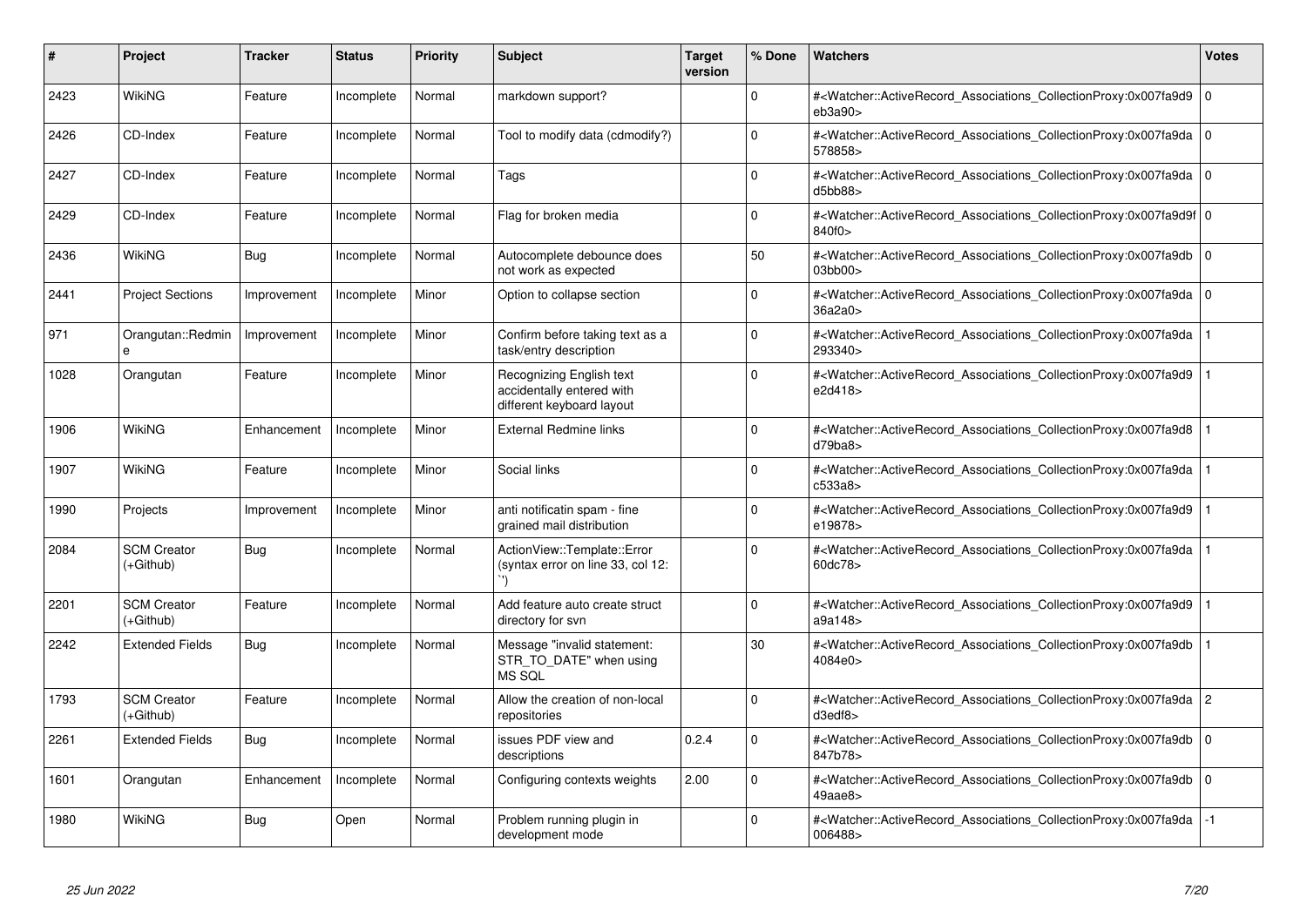| #    | Project                | <b>Tracker</b> | <b>Status</b> | <b>Priority</b> | <b>Subject</b>                                                      | <b>Target</b><br>version | % Done      | <b>Watchers</b>                                                                                                                                           | Votes          |
|------|------------------------|----------------|---------------|-----------------|---------------------------------------------------------------------|--------------------------|-------------|-----------------------------------------------------------------------------------------------------------------------------------------------------------|----------------|
| 1747 | Projects               | Feature        | Open          | Major           | Some kind of site usage plugin                                      |                          | $\Omega$    | # <watcher::activerecord_associations_collectionproxy:0x007fa9d8<br>b9c4c0</watcher::activerecord_associations_collectionproxy:0x007fa9d8<br>             | l 0            |
| 1783 | Projects               | <b>Bug</b>     | Open          | Normal          | Weird logouts                                                       |                          | $\Omega$    | # <watcher::activerecord_associations_collectionproxy:0x007fa9da<br>703fb0&gt;</watcher::activerecord_associations_collectionproxy:0x007fa9da<br>         | l O            |
| 1790 | Projects               | Feature        | Open          | Normal          | Rotate logs                                                         |                          | $\Omega$    | # <watcher::activerecord associations="" collectionproxy:0x007fa9db<br=""><math>04</math>add<math>0</math></watcher::activerecord>                        | 10             |
| 1799 | Projects               | <b>Bug</b>     | Open          | Normal          | Thumbnail overflows issues on<br>overview page                      |                          | $\Omega$    | # <watcher::activerecord_associations_collectionproxy:0x007fa9da<br>603840&gt;</watcher::activerecord_associations_collectionproxy:0x007fa9da<br>         | l 0            |
| 1891 | Projects               | Improvement    | Open          | Normal          | Add BASH & Perl CodeRay<br>scanners                                 |                          | $\Omega$    | # <watcher::activerecord_associations_collectionproxy:0x007fa9d6<br>dc0500&gt;</watcher::activerecord_associations_collectionproxy:0x007fa9d6<br>         | l o            |
| 1910 | Projects               | Support        | Open          | Major           | <b>Users verification</b>                                           |                          | $\Omega$    | # <watcher::activerecord associations="" collectionproxy:0x007fa9d9<br="">4ea090&gt;</watcher::activerecord>                                              | l O            |
| 2036 | Projects               | Enhancement    | Open          | Minor           | Global news                                                         |                          | $\Omega$    | # <watcher::activerecord associations="" collectionproxy:0x007fa9d8<br="">dc2510&gt;</watcher::activerecord>                                              | l 0            |
| 2037 | Projects               | Improvement    | Open          | Minor           | Completeness bars on start<br>page                                  |                          | $\Omega$    | # <watcher::activerecord_associations_collectionproxy:0x007fa9db<br>269378&gt;</watcher::activerecord_associations_collectionproxy:0x007fa9db<br>         | $\overline{0}$ |
| 2108 | Projects               | <b>Bug</b>     | Open          | Normal          | Weird export "button"                                               |                          | $\mathbf 0$ | # <watcher::activerecord_associations_collectionproxy:0x007fa9d8<br>17c440&gt;</watcher::activerecord_associations_collectionproxy:0x007fa9d8<br>         | l o            |
| 2321 | RedPress               | <b>Bug</b>     | Open          | Normal          | Users are still able to register in<br><b>WordPress</b>             |                          | $\Omega$    | # <watcher::activerecord associations="" collectionproxy:0x007fa9da<br="">a72890&gt;</watcher::activerecord>                                              | 0              |
| 20   | Orangutan::Redmin<br>e | Feature        | Open          | Minor           | Let user specify what he did<br>during a break                      |                          | $\Omega$    | # <watcher::activerecord_associations_collectionproxy:0x007fa9da<br>8faf80</watcher::activerecord_associations_collectionproxy:0x007fa9da<br>             | l O            |
| 863  | Orangutan              | Feature        | Open          | Minor           | Personal TODO list                                                  |                          | $\Omega$    | # <watcher::activerecord associations="" collectionproxy:0x007fa9db<br="">4f1690&gt;</watcher::activerecord>                                              | 0              |
| 892  | Orangutan              | Feature        | Open          | Minor           | Tip of the day / Did you know<br>that?                              |                          | $\Omega$    | # <watcher::activerecord associations="" collectionproxy:0x007fa9db<br="">849270&gt;</watcher::activerecord>                                              | 0              |
| 935  | Orangutan              | Feature        | Open          | Minor           | Invalid keyboard layout<br>translator                               |                          | $\Omega$    | # <watcher::activerecord_associations_collectionproxy:0x007fa9da 0<br=""  ="">a41678&gt;</watcher::activerecord_associations_collectionproxy:0x007fa9da>  |                |
| 941  | Orangutan              | Feature        | Open          | Minor           | Support Google calendar                                             |                          | $\Omega$    | # <watcher::activerecord_associations_collectionproxy:0x007fa9da<br>2b3528&gt;</watcher::activerecord_associations_collectionproxy:0x007fa9da<br>         | l o            |
| 984  | Orangutan              | Feature        | Open          | Minor           | Survey context                                                      |                          | $\Omega$    | # <watcher::activerecord_associations_collectionproxy:0x007fa9d8 0<br=""  ="">40a4f0&gt;</watcher::activerecord_associations_collectionproxy:0x007fa9d8>  |                |
| 1038 | Orangutan::Redmin<br>e | Improvement    | Open          | Minor           | More flexible syntax for adding<br>past tasks/entries               |                          | $\Omega$    | # <watcher::activerecord_associations_collectionproxy:0x007fa9dbf 0<br=""  ="">1af40&gt;</watcher::activerecord_associations_collectionproxy:0x007fa9dbf> |                |
| 1107 | Orangutan::Redmin<br>e | Improvement    | Open          | Minor           | Change default<br>project/issue/activity if no task is<br>available |                          | $\Omega$    | # <watcher::activerecord_associations_collectionproxy:0x007fa9d8<br>6d5f68&gt;</watcher::activerecord_associations_collectionproxy:0x007fa9d8<br>         | l O            |
| 1159 | Orangutan::Redmin<br>e | Improvement    | Open          | Minor           | Support using numbers for<br>project list                           |                          | $\Omega$    | # <watcher::activerecord_associations_collectionproxy:0x007fa9da<br>eba470&gt;</watcher::activerecord_associations_collectionproxy:0x007fa9da<br>         | 0              |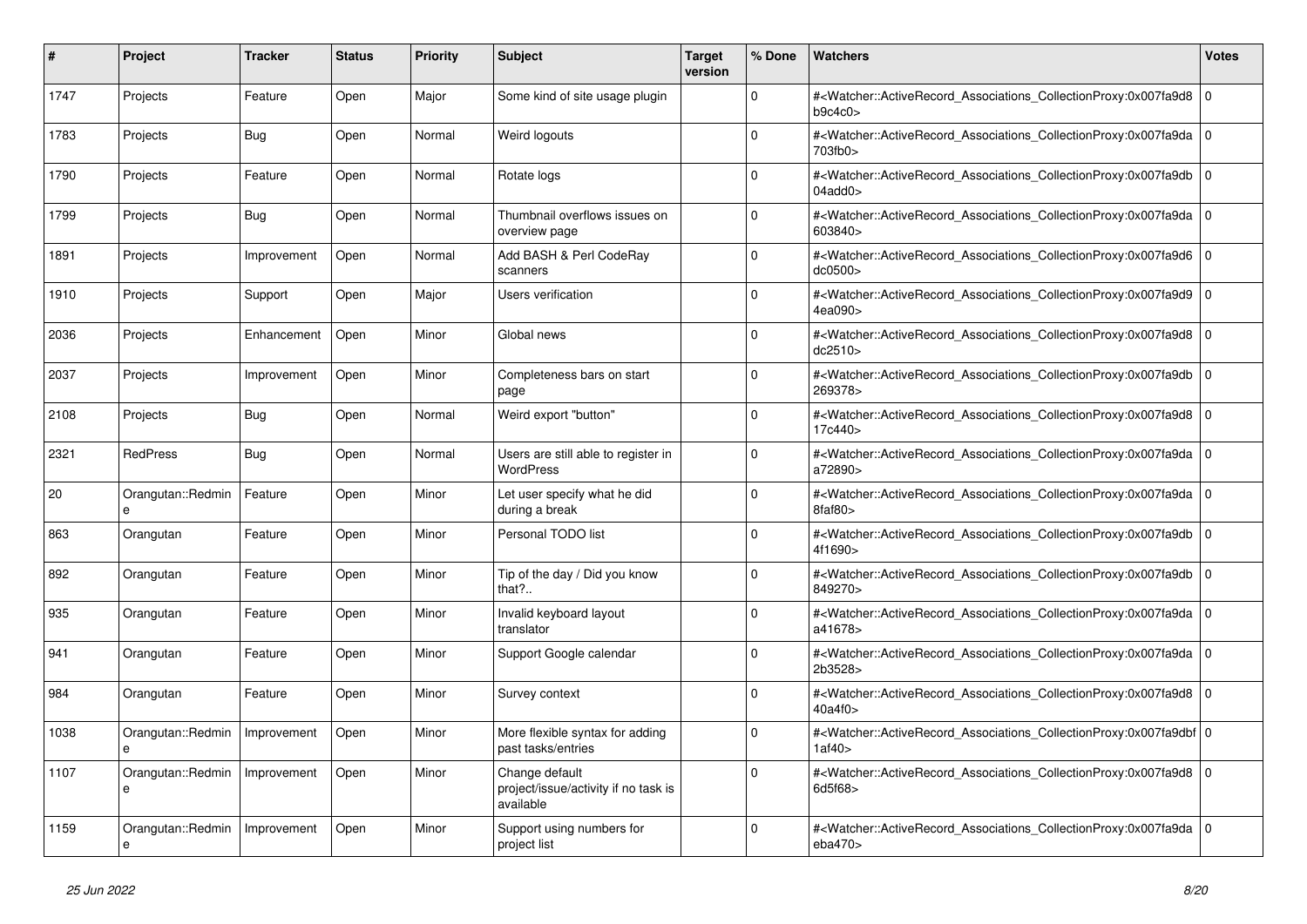| #    | Project                         | <b>Tracker</b> | <b>Status</b> | <b>Priority</b> | <b>Subject</b>                                          | <b>Target</b><br>version | % Done   | <b>Watchers</b>                                                                                                                                          | <b>Votes</b> |
|------|---------------------------------|----------------|---------------|-----------------|---------------------------------------------------------|--------------------------|----------|----------------------------------------------------------------------------------------------------------------------------------------------------------|--------------|
| 1298 | Orangutan                       | Improvement    | Open          | Normal          | Context help for some<br>Orangutan messages             |                          | $\Omega$ | # <watcher::activerecord associations="" collectionproxy:0x007fa9da<br="">cd7860&gt;</watcher::activerecord>                                             | $\mathbf 0$  |
| 1465 | Orangutan                       | Enhancement    | Open          | Minor           | Pagination                                              |                          | $\Omega$ | # <watcher::activerecord associations="" collectionproxy:0x007fa9d8=""  <br="">72fa90&gt;</watcher::activerecord>                                        | $\mathbf 0$  |
| 1466 | Orangutan::Redmin<br>e          | Improvement    | Open          | Normal          | Hyperlinks in notifications                             |                          | $\Omega$ | # <watcher::activerecord_associations_collectionproxy:0x007fa9d9  <br="">a081a8</watcher::activerecord_associations_collectionproxy:0x007fa9d9>          | $\Omega$     |
| 1577 | Orangutan                       | Feature        | Open          | Minor           | Roster suggestions                                      |                          | $\Omega$ | # <watcher::activerecord 0<br="" associations="" collectionproxy:0x007fa9da=""  ="">5b13d8</watcher::activerecord>                                       |              |
| 1614 | Orangutan                       | Feature        | Open          | Minor           | <b>AIML</b>                                             |                          | $\Omega$ | # <watcher::activerecord_associations_collectionproxy:0x007fa9d9  <br="">647280&gt;</watcher::activerecord_associations_collectionproxy:0x007fa9d9>      | $\Omega$     |
| 1624 | Orangutan                       | Enhancement    | Open          | Normal          | ChiliProject support                                    |                          | $\Omega$ | # <watcher::activerecord_associations_collectionproxy:0x007fa9db<br>2af288&gt;</watcher::activerecord_associations_collectionproxy:0x007fa9db<br>        | $\Omega$     |
| 1638 | Orangutan                       | Feature        | Open          | Major           | Orangutan bug reporting                                 |                          | $\Omega$ | # <watcher::activerecord 0<br="" associations="" collectionproxy:0x007fa9da=""  ="">c8e0c0&gt;</watcher::activerecord>                                   |              |
| 1680 | Orangutan::Redmin<br>e          | Bug            | Open          | Normal          | Cancelling Comment context                              |                          | $\Omega$ | # <watcher::activerecord_associations_collectionproxy:0x007fa9db<br>aee548&gt;</watcher::activerecord_associations_collectionproxy:0x007fa9db<br>        | $\Omega$     |
| 1687 | Meta                            | Feature        | Open          | Normal          | Global Meta tags, Meta tags per<br>project and per page |                          | $\Omega$ | # <watcher::activerecord associations="" collectionproxy:0x007fa9da=""  <br="">5e9418&gt;</watcher::activerecord>                                        | $\mathbf 0$  |
| 1720 | CD-Index                        | Feature        | Open          | Minor           | Man page for cdindex                                    |                          | $\Omega$ | # <watcher::activerecord 0<br="" associations="" collectionproxy:0x007fa9da=""  ="">77e2d8&gt;</watcher::activerecord>                                   |              |
| 1721 | CD-Index                        | Feature        | Open          | Minor           | Man page for cdfind                                     |                          | $\Omega$ | # <watcher::activerecord_associations_collectionproxy:0x007fa9db 0<br=""  ="">eb57d0</watcher::activerecord_associations_collectionproxy:0x007fa9db>     |              |
| 1722 | CD-Index                        | Feature        | Open          | Major           | Separate common code into<br>library                    |                          | $\Omega$ | # <watcher::activerecord associations="" collectionproxy:0x007fa9d9<br="">1eb948&gt;</watcher::activerecord>                                             | $\mathbf 0$  |
| 1723 | CD-Index                        | Feature        | Open          | Normal          | PHP module                                              |                          | $\Omega$ | # <watcher::activerecord associations="" collectionproxy:0x007fa9db<br="">385c98&gt;</watcher::activerecord>                                             | $\mathbf 0$  |
| 1733 | CD-Index                        | Feature        | Open          | Normal          | Put more info about the media<br>into header            |                          | $\Omega$ | # <watcher::activerecord_associations_collectionproxy:0x007fa9d9<br>905d50&gt;</watcher::activerecord_associations_collectionproxy:0x007fa9d9<br>        | $\Omega$     |
| 1736 | CD-Index                        | Feature        | Open          | Normal          | Command-line options and<br>environmental variables     |                          | $\Omega$ | # <watcher::activerecord 0<br="" associations="" collectionproxy:0x007fa9db=""  ="">0c3a50</watcher::activerecord>                                       |              |
| 1763 | <b>SCM Creator</b><br>(+Github) | Bug            | Open          | Normal          | 'Create repository" button<br>hiding is too restrictive |                          | $\Omega$ | # <watcher::activerecord_associations_collectionproxy:0x007fa9d9<br>2627f0&gt;</watcher::activerecord_associations_collectionproxy:0x007fa9d9<br>        | $\mathbf 0$  |
| 1784 | Hooks Manager                   | Feature        | Open          | Normal          | Support per-project Ads                                 |                          | $\Omega$ | # <watcher::activerecord 0<br="" associations="" collectionproxy:0x007fa9da=""  ="">905c00&gt;</watcher::activerecord>                                   |              |
| 1796 | Projects                        | Feature        | Open          | Normal          | <b>Translations helper</b>                              |                          | $\Omega$ | # <watcher::activerecord associations="" collectionproxy:0x007fa9da<br="">b1dab0&gt;</watcher::activerecord>                                             | $\mathbf 0$  |
| 1829 | Projects                        | Feature        | Open          | Normal          | A project generator from<br>templates                   |                          | $\Omega$ | # <watcher::activerecord_associations_collectionproxy:0x007fa9db 0<br=""  ="">ef3530&gt;</watcher::activerecord_associations_collectionproxy:0x007fa9db> |              |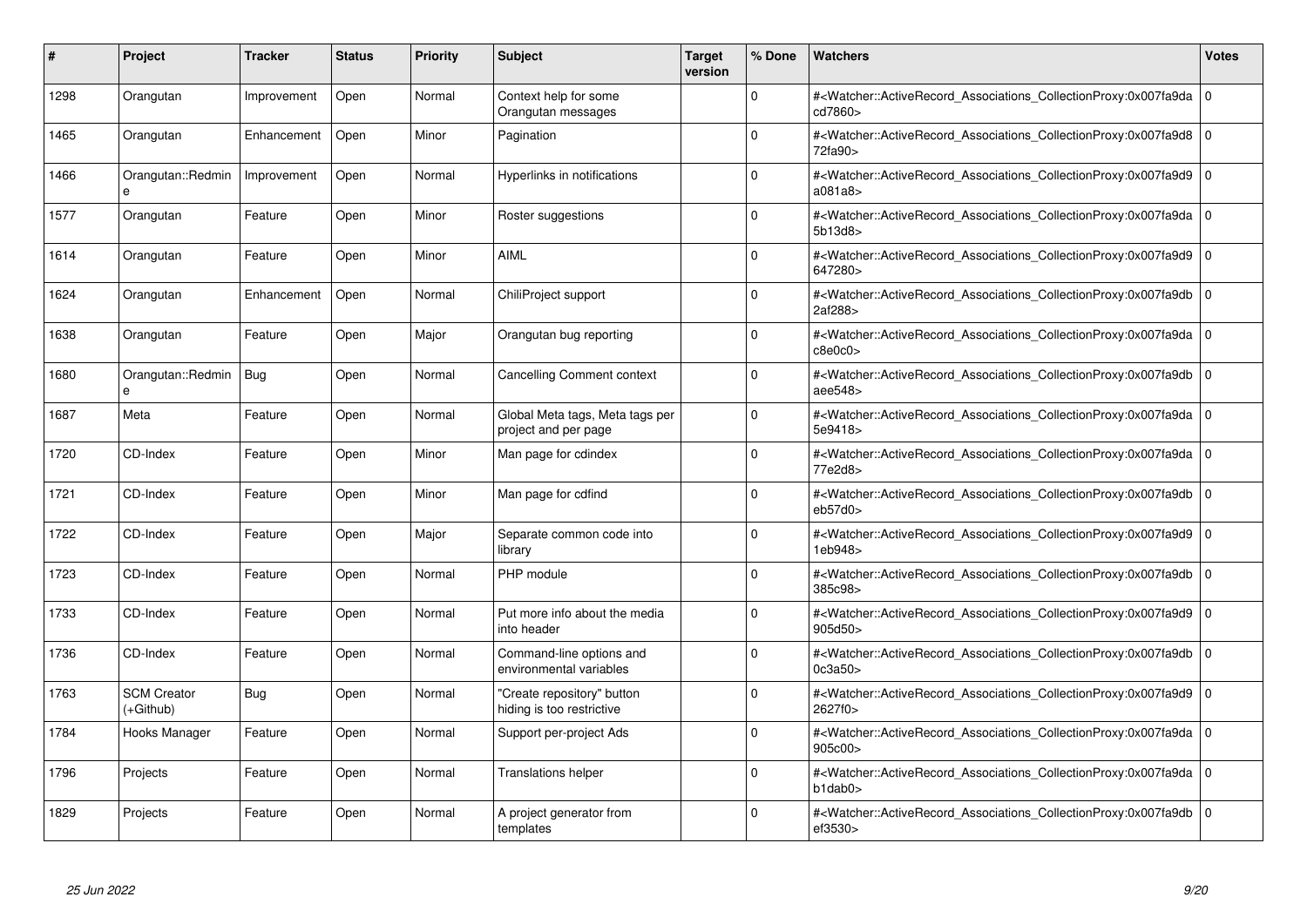| #    | Project                         | <b>Tracker</b> | <b>Status</b> | <b>Priority</b> | <b>Subject</b>                              | <b>Target</b><br>version | % Done   | <b>Watchers</b>                                                                                                                                          | <b>Votes</b> |
|------|---------------------------------|----------------|---------------|-----------------|---------------------------------------------|--------------------------|----------|----------------------------------------------------------------------------------------------------------------------------------------------------------|--------------|
| 1837 | Projects                        | Feature        | Open          | Insignificant   | Andriy is now working on                    |                          | $\Omega$ | # <watcher::activerecord associations="" collectionproxy:0x007fa9da=""  <br="">9a6fb0&gt;</watcher::activerecord>                                        | $\mathbf 0$  |
| 1853 | Projects                        | Support        | Open          | Normal          | Customizer                                  |                          | $\Omega$ | # <watcher::activerecord 0<br="" associations="" collectionproxy:0x007fa9db=""  ="">8d7548&gt;</watcher::activerecord>                                   |              |
| 1858 | <b>SCM Creator</b><br>(+Github) | Feature        | Open          | Normal          | New Wiki/Textile macro                      |                          | $\Omega$ | # <watcher::activerecord_associations_collectionproxy:0x007fa9d8<br>0b4620&gt;</watcher::activerecord_associations_collectionproxy:0x007fa9d8<br>        | $\Omega$     |
| 1881 | <b>Extended Fields</b>          | Feature        | Open          | Insignificant   | Support wiki toolbar for "Default<br>value" |                          | $\Omega$ | # <watcher::activerecord_associations_collectionproxy:0x007fa9d9 0<br="">42b780&gt;</watcher::activerecord_associations_collectionproxy:0x007fa9d9>      |              |
| 1888 | Orangutan::Redmin               | Feature        | Open          | Normal          | Reuse past tasks                            |                          | $\Omega$ | # <watcher::activerecord_associations_collectionproxy:0x007fa9da  <br="">23f5d8&gt;</watcher::activerecord_associations_collectionproxy:0x007fa9da>      | $\mathbf 0$  |
| 1893 | Orangutan                       | Enhancement    | Open          | Minor           | Twitter monkey                              |                          | $\Omega$ | # <watcher::activerecord_associations_collectionproxy:0x007fa9db  <br="">1da240&gt;</watcher::activerecord_associations_collectionproxy:0x007fa9db>      | $\Omega$     |
| 1905 | Orangutan                       | Feature        | Open          | Normal          | <b>SCM</b> monkey                           |                          | $\Omega$ | # <watcher::activerecord 0<br="" associations="" collectionproxy:0x007fa9d8f=""  ="">6c2f8</watcher::activerecord>                                       |              |
| 1921 | Orangutan                       | Enhancement    | Open          | Minor           | RSS monkey                                  |                          | $\Omega$ | # <watcher::activerecord_associations_collectionproxy:0x007fa9da 0<br=""  ="">5c2458&gt;</watcher::activerecord_associations_collectionproxy:0x007fa9da> |              |
| 1947 | <b>Extended Fields</b>          | Feature        | Open          | Normal          | Visible for admins only                     |                          | $\Omega$ | # <watcher::activerecord 0<br="" associations="" collectionproxy:0x007fa9da="">41b3c0</watcher::activerecord>                                            |              |
| 1948 | Projects                        | Feature        | Open          | Minor           | Testimonials / Used by                      |                          | $\Omega$ | # <watcher::activerecord associations="" collectionproxy:0x007fa9d9=""  <br="">a29858&gt;</watcher::activerecord>                                        | $\mathbf 0$  |
| 1963 | Projects                        | Feature        | Open          | Minor           | lssues/messages count                       |                          | $\Omega$ | # <watcher::activerecord_associations_collectionproxy:0x007fa9db<br>bd2ab8&gt;</watcher::activerecord_associations_collectionproxy:0x007fa9db<br>        | $\Omega$     |
| 1969 | Projects                        | Improvement    | Open          | Normal          | Vote plugin                                 |                          | $\Omega$ | # <watcher::activerecord associations="" collectionproxy:0x007fa9db=""  <br="">d9c6f0</watcher::activerecord>                                            | $\mathbf 0$  |
| 1970 | <b>Contact Form</b>             | Feature        | Open          | Minor           | Contact link                                |                          | $\Omega$ | # <watcher::activerecord associations="" collectionproxy:0x007fa9d9<br="">e7f718&gt;</watcher::activerecord>                                             | $\mathbf 0$  |
| 1982 | Role Shift                      | Feature        | Open          | Major           | Redmine.pm patch wanted                     |                          | $\Omega$ | # <watcher::activerecord_associations_collectionproxy:0x007fa9d4<br>4c6078&gt;</watcher::activerecord_associations_collectionproxy:0x007fa9d4<br>        | $\Omega$     |
| 1983 | Role Shift                      | Feature        | Open          | Major           | Default shifts                              |                          | $\Omega$ | # <watcher::activerecord 0<br="" associations="" collectionproxy:0x007fa9d4=""  ="">e78b48&gt;</watcher::activerecord>                                   |              |
| 1993 | Advertising                     | Feature        | Open          | Normal          | Which types of user                         |                          | $\Omega$ | # <watcher::activerecord_associations_collectionproxy:0x007fa9d6 0<br=""  ="">35c050&gt;</watcher::activerecord_associations_collectionproxy:0x007fa9d6> |              |
| 1995 | <b>Extended Fields</b>          | Feature        | Open          | Normal          | Checklist                                   |                          | $\Omega$ | # <watcher::activerecord_associations_collectionproxy:0x007fa9d5 0<br=""  ="">4edcd0&gt;</watcher::activerecord_associations_collectionproxy:0x007fa9d5> |              |
| 1997 | Download Button                 | Feature        | Open          | Minor           | Project module                              |                          | $\Omega$ | # <watcher::activerecord 0<br="" associations="" collectionproxy:0x007fa9d5=""  ="">a37240&gt;</watcher::activerecord>                                   |              |
| 2019 | <b>Extended Fields</b>          | Feature        | Open          | Normal          | Custom field type web service               |                          | $\Omega$ | # <watcher::activerecord_associations_collectionproxy:0x007fa9d4 0<br=""  ="">59cc90&gt;</watcher::activerecord_associations_collectionproxy:0x007fa9d4> |              |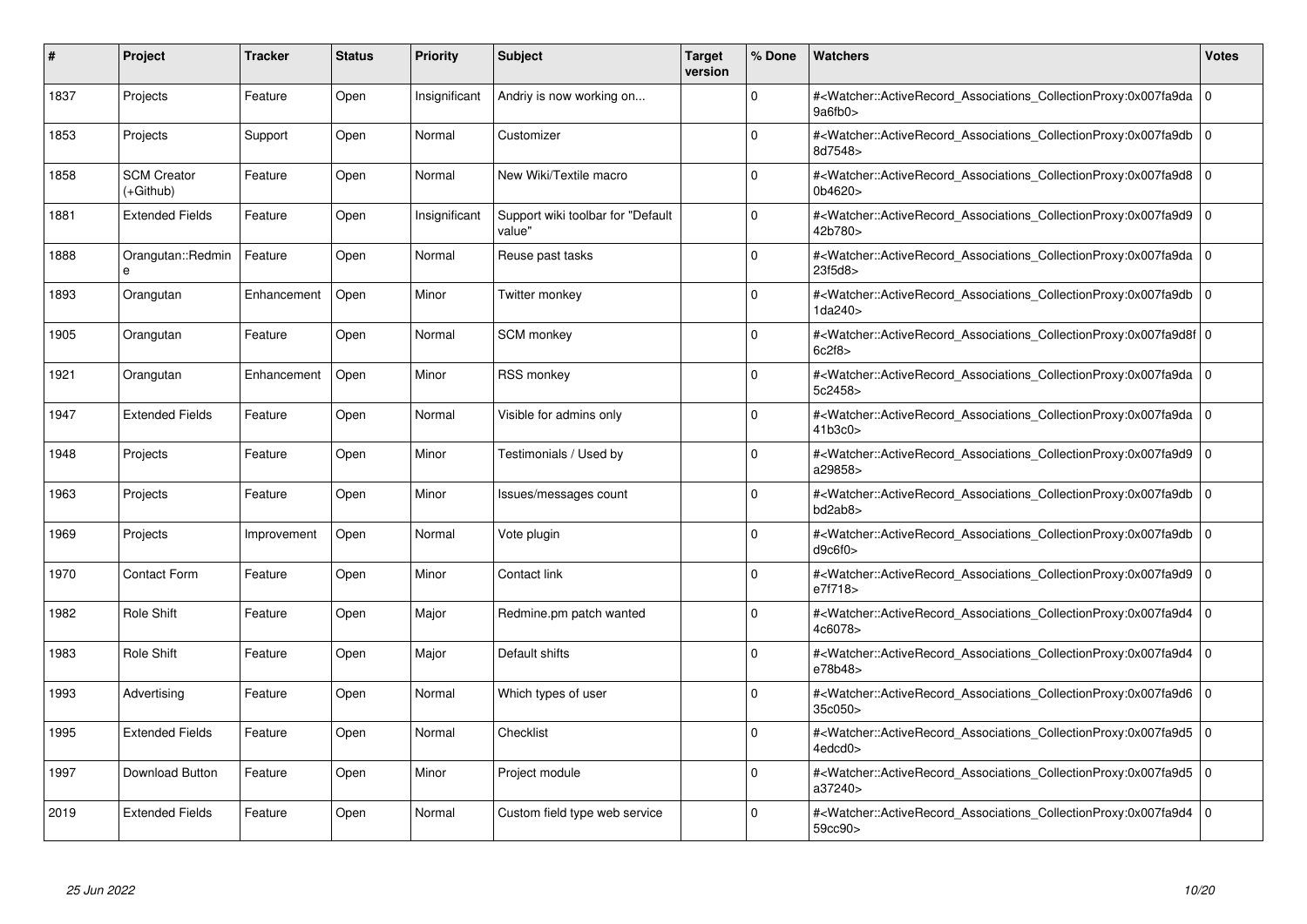| #    | Project                         | <b>Tracker</b> | <b>Status</b> | <b>Priority</b> | <b>Subject</b>                                                                                                           | <b>Target</b><br>version | % Done      | Watchers                                                                                                                                                                       | Votes          |
|------|---------------------------------|----------------|---------------|-----------------|--------------------------------------------------------------------------------------------------------------------------|--------------------------|-------------|--------------------------------------------------------------------------------------------------------------------------------------------------------------------------------|----------------|
| 2026 | <b>Extended Fields</b>          | Feature        | Open          | Normal          | Sizing defaults for custom fields                                                                                        |                          | $\mathbf 0$ | # <watcher::activerecord_associations_collectionproxy:0x007fa9d4 0<br=""  ="">324d78&gt;</watcher::activerecord_associations_collectionproxy:0x007fa9d4>                       |                |
| 2031 | Projects                        | Improvement    | Open          | Minor           | News sidebar                                                                                                             |                          | $\Omega$    | # <watcher::activerecord_associations_collectionproxy:0x007fa9d5 0<br=""  ="">696938&gt;</watcher::activerecord_associations_collectionproxy:0x007fa9d5>                       |                |
| 2032 | Projects                        | Improvement    | Open          | Minor           | Quick way to submit Orangutan<br>omission                                                                                |                          | $\Omega$    | # <watcher::activerecord_associations_collectionproxy:0x007fa9d5 0<br=""  ="">4a1bf0&gt;</watcher::activerecord_associations_collectionproxy:0x007fa9d5>                       |                |
| 2054 | <b>Like Button</b>              | Feature        | Open          | Normal          | Add URL setting                                                                                                          |                          | $\Omega$    | # <watcher::activerecord_associations_collectionproxy:0x007fa9d5<br>aa3080&gt;</watcher::activerecord_associations_collectionproxy:0x007fa9d5<br>                              | $\overline{0}$ |
| 2076 | WikiNG                          | Feature        | Open          | Insignificant   | <b>HTML Color preview</b>                                                                                                |                          | $\Omega$    | # <watcher::activerecord_associations_collectionproxy:0x007fa9d4 0<br=""  ="">2a8f48&gt;</watcher::activerecord_associations_collectionproxy:0x007fa9d4>                       |                |
| 2085 | WikiNG                          | Feature        | Open          | Normal          | Twitter status                                                                                                           |                          | $\Omega$    | # <watcher::activerecord_associations_collectionproxy:0x007fa9d6 0<br=""  ="">a59fb0&gt;</watcher::activerecord_associations_collectionproxy:0x007fa9d6>                       |                |
| 2105 | <b>SCM Creator</b><br>(+Github) | Feature        | Open          | Normal          | Integrate with existing scm<br>system                                                                                    |                          | $\Omega$    | # <watcher::activerecord_associations_collectionproxy:0x007fa9d6 0<br="">b120b0</watcher::activerecord_associations_collectionproxy:0x007fa9d6>                                |                |
| 2107 | <b>Extended Fields</b>          | Support        | Open          | Normal          | WiKi formatting support to<br>custom field                                                                               |                          | $\Omega$    | # <watcher::activerecord_associations_collectionproxy:0x007fa9d6 0<br=""  ="">2d5050&gt;</watcher::activerecord_associations_collectionproxy:0x007fa9d6>                       |                |
| 2111 | <b>SCM Creator</b><br>(+Github) | Support        | Open          | Normal          | "Adding local repositories was<br>denied by the administrator"<br>message given when creating<br>SVN or Git repositories |                          | $\Omega$    | # <watcher::activerecord_associations_collectionproxy:0x007fa9d4 0<br=""  =""><math>33</math>cae<math>0</math></watcher::activerecord_associations_collectionproxy:0x007fa9d4> |                |
| 2114 | <b>Extended Fields</b>          | Feature        | Open          | Normal          | LDAP attributes for user custom<br>fields                                                                                |                          | $\Omega$    | # <watcher::activerecord_associations_collectionproxy:0x007fa9d5 0<br="">686240&gt;</watcher::activerecord_associations_collectionproxy:0x007fa9d5>                            |                |
| 2117 | <b>Extended Fields</b>          | Feature        | Open          | Normal          | User list filter                                                                                                         |                          | $\Omega$    | # <watcher::activerecord_associations_collectionproxy:0x007fa9d4 0<br=""  ="">dadbf0&gt;</watcher::activerecord_associations_collectionproxy:0x007fa9d4>                       |                |
| 2132 | Download Button                 | Feature        | Open          | Normal          | Per version button                                                                                                       |                          | $\Omega$    | # <watcher::activerecord_associations_collectionproxy:0x007fa9d5 0<br=""  ="">a62e40&gt;</watcher::activerecord_associations_collectionproxy:0x007fa9d5>                       |                |
| 2145 | Meta                            | Feature        | Open          | Normal          | Support Facebook publishing<br>through Graph API                                                                         |                          | $\Omega$    | # <watcher::activerecord_associations_collectionproxy:0x007fa9d6 0<br=""  ="">6d0ec0&gt;</watcher::activerecord_associations_collectionproxy:0x007fa9d6>                       |                |
| 2148 | Meta                            | Feature        | Open          | Normal          | Cache meta tags                                                                                                          |                          | $\Omega$    | # <watcher::activerecord_associations_collectionproxy:0x007fa9d6 0<br=""  ="">a3c578&gt;</watcher::activerecord_associations_collectionproxy:0x007fa9d6>                       |                |
| 2157 | Projects                        | Feature        | Open          | Normal          | Short activity messages                                                                                                  |                          | $\Omega$    | # <watcher::activerecord_associations_collectionproxy:0x007fa9d5 0<br=""  ="">87c608&gt;</watcher::activerecord_associations_collectionproxy:0x007fa9d5>                       |                |
| 2168 | <b>Extended Fields</b>          | Feature        | Open          | Minor           | Grouping form elements                                                                                                   |                          | $\Omega$    | # <watcher::activerecord_associations_collectionproxy:0x007fa9d4 0<br=""  ="">61d5e8&gt;</watcher::activerecord_associations_collectionproxy:0x007fa9d4>                       |                |
| 2170 | Contact Form                    | Feature        | Open          | Minor           | Optional email format validation                                                                                         |                          | 0           | # <watcher::activerecord_associations_collectionproxy:0x007fa9d4 0<br=""  ="">9eff68&gt;</watcher::activerecord_associations_collectionproxy:0x007fa9d4>                       |                |
| 2186 | <b>Extended Fields</b>          | Feature        | Open          | Minor           | <b>Custom DateTime Field</b>                                                                                             |                          | $\Omega$    | # <watcher::activerecord_associations_collectionproxy:0x007fa9d5 0<br="">cbc038<sub>&gt;</sub></watcher::activerecord_associations_collectionproxy:0x007fa9d5>                 |                |
| 2196 | <b>Extended Fields</b>          | Support        | Open          | Normal          | Default values for "Wiki text"<br>custom fields not being applied                                                        |                          | $\Omega$    | # <watcher::activerecord 0<br="" associations="" collectionproxy:0x007fa9d6="">2a8500&gt;</watcher::activerecord>                                                              |                |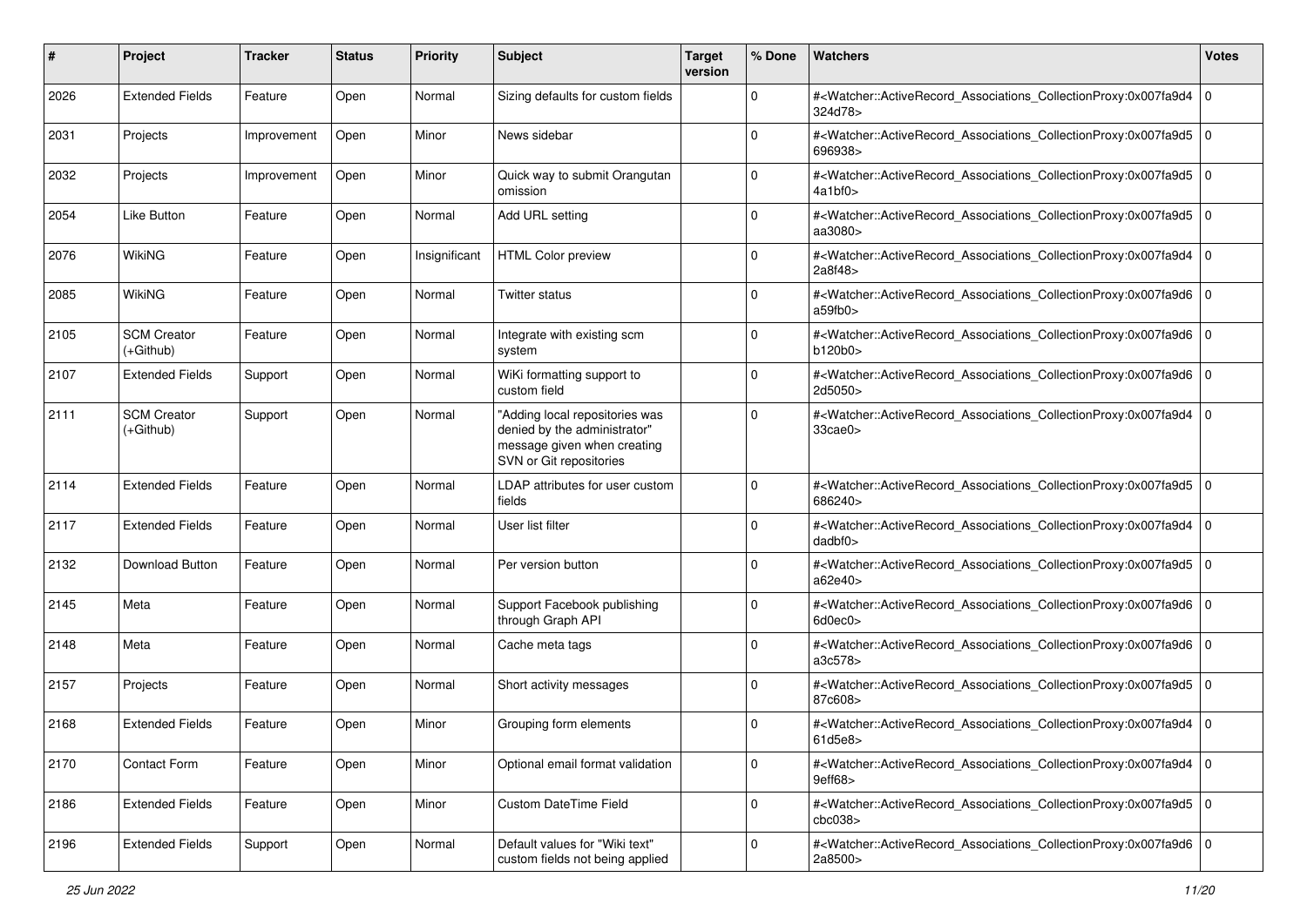| #    | Project                         | <b>Tracker</b> | <b>Status</b> | <b>Priority</b> | <b>Subject</b>                                                       | <b>Target</b><br>version | % Done      | <b>Watchers</b>                                                                                                                                          | <b>Votes</b> |
|------|---------------------------------|----------------|---------------|-----------------|----------------------------------------------------------------------|--------------------------|-------------|----------------------------------------------------------------------------------------------------------------------------------------------------------|--------------|
| 2210 | Hooks Manager                   | Feature        | Open          | Normal          | Sidebar access from other<br>hooks                                   |                          | $\Omega$    | # <watcher::activerecord associations="" collectionproxy:0x007fa9d4<br="">ddf740</watcher::activerecord>                                                 | $\Omega$     |
| 2219 | <b>Project Sections</b>         | Feature        | Open          | Normal          | Wiki rule for section                                                |                          | $\Omega$    | # <watcher::activerecord 0<br="" associations="" collectionproxy:0x007fa9d4=""  ="">d3ae20&gt;</watcher::activerecord>                                   |              |
| 2223 | <b>Extended Fields</b>          | Feature        | Open          | Normal          | Linked list custom field                                             |                          | $\Omega$    | # <watcher::activerecord_associations_collectionproxy:0x007fa9d4f 0<br="">cc238</watcher::activerecord_associations_collectionproxy:0x007fa9d4f>         |              |
| 2237 | <b>Contact Form</b>             | Bug            | Open          | Normal          | Spam protection (looks like<br>0.1.0 is spam prone)                  |                          | $\Omega$    | # <watcher::activerecord_associations_collectionproxy:0x007fa9d4 0<br="">c05e10</watcher::activerecord_associations_collectionproxy:0x007fa9d4>          |              |
| 2245 | RedWord                         | Improvement    | Open          | Normal          | Hellip in project titles                                             |                          | $\Omega$    | # <watcher::activerecord_associations_collectionproxy:0x007fa9d6<br>4f0e48&gt;</watcher::activerecord_associations_collectionproxy:0x007fa9d6<br>        | l 0          |
| 2246 | <b>RedPress</b>                 | Feature        | Open          | Normal          | Wiki syntax for blog posts                                           |                          | $\Omega$    | # <watcher::activerecord_associations_collectionproxy:0x007fa9d4 0<br=""  ="">2bb490&gt;</watcher::activerecord_associations_collectionproxy:0x007fa9d4> |              |
| 2247 | <b>RedPress</b>                 | Improvement    | Open          | Normal          | Redirect back after logout                                           |                          | $\Omega$    | # <watcher::activerecord associations="" collectionproxy:0x007fa9d4<br="">115c30</watcher::activerecord>                                                 | l 0          |
| 2248 | <b>RedPress</b>                 | Feature        | Open          | Normal          | Latest blog posts in Redmine                                         |                          | $\Omega$    | # <watcher::activerecord_associations_collectionproxy:0x007fa9d5 0<br=""  ="">2c1470&gt;</watcher::activerecord_associations_collectionproxy:0x007fa9d5> |              |
| 2250 | WikiNG                          | Support        | Open          | Normal          | Textilizable fix in Redmine                                          |                          | $\Omega$    | # <watcher::activerecord_associations_collectionproxy:0x007fa9d5<br>74d5e8&gt;</watcher::activerecord_associations_collectionproxy:0x007fa9d5<br>        | l 0          |
| 2271 | Meta                            | Feature        | Open          | Normal          | Default image for<br>OpenGraph/Twitter Cards                         |                          | $\Omega$    | # <watcher::activerecord 0<br="" associations="" collectionproxy:0x007fa9d4=""  ="">3126f0&gt;</watcher::activerecord>                                   |              |
| 2291 | <b>SCM Creator</b><br>(+Github) | Feature        | Open          | Normal          | Creator interface needs to be<br>simplified                          |                          | $\Omega$    | # <watcher::activerecord_associations_collectionproxy:0x007fa9d4f 0<br="">aeda0&gt;</watcher::activerecord_associations_collectionproxy:0x007fa9d4f>     |              |
| 2293 | WikiNG                          | Enhancement    | Open          | Minor           | Extended user column                                                 |                          | $\Omega$    | # <watcher::activerecord_associations_collectionproxy:0x007fa9d6 0<br=""  ="">620020&gt;</watcher::activerecord_associations_collectionproxy:0x007fa9d6> |              |
| 2303 | Meta                            | Feature        | Open          | Normal          | Improve internal API                                                 |                          | $\Omega$    | # <watcher::activerecord 0<br="" associations="" collectionproxy:0x007fa9d4f=""  ="">4b2f0</watcher::activerecord>                                       |              |
| 2304 | Meta                            | Support        | Open          | Normal          | Ask Redmine guys to add hooks<br>to the core                         |                          | $\Omega$    | # <watcher::activerecord_associations_collectionproxy:0x007fa9d6 0<br="">4768f0&gt;</watcher::activerecord_associations_collectionproxy:0x007fa9d6>      |              |
| 2313 | Download Button                 | Bug            | Open          | Normal          | <b>Emails include the Download</b><br>"button" with relative link    |                          | $\mathbf 0$ | # <watcher::activerecord 0<br="" associations="" collectionproxy:0x007fa9e4=""  ="">e6f218&gt;</watcher::activerecord>                                   |              |
| 2344 | <b>Extended Fields</b>          | Support        | Open          | Normal          | Installation failure: uninitialized<br>constant ExtendedFieldsHelper |                          | 10          | # <watcher::activerecord_associations_collectionproxy:0x007fa9e7 0<br=""  ="">29c3e8&gt;</watcher::activerecord_associations_collectionproxy:0x007fa9e7> |              |
| 2368 | RedWord                         | Bug            | Open          | Minor           | Next and prev links for<br>multi-page articles                       |                          | $\Omega$    | # <watcher::activerecord_associations_collectionproxy:0x007fa9e6f 0<br=""  ="">e01b8</watcher::activerecord_associations_collectionproxy:0x007fa9e6f>    |              |
| 2369 | Meta                            | Feature        | Open          | Normal          | Rich snippets for software apps                                      |                          | $\mathbf 0$ | # <watcher::activerecord 0<br="" associations="" collectionproxy:0x007fa9e6=""  ="">92d1e0&gt;</watcher::activerecord>                                   |              |
| 2370 | Meta                            | Feature        | Open          | Normal          | Rich snippets for news                                               |                          | $\Omega$    | # <watcher::activerecord 0<br="" associations="" collectionproxy:0x007fa9e6=""  ="">119fa8</watcher::activerecord>                                       |              |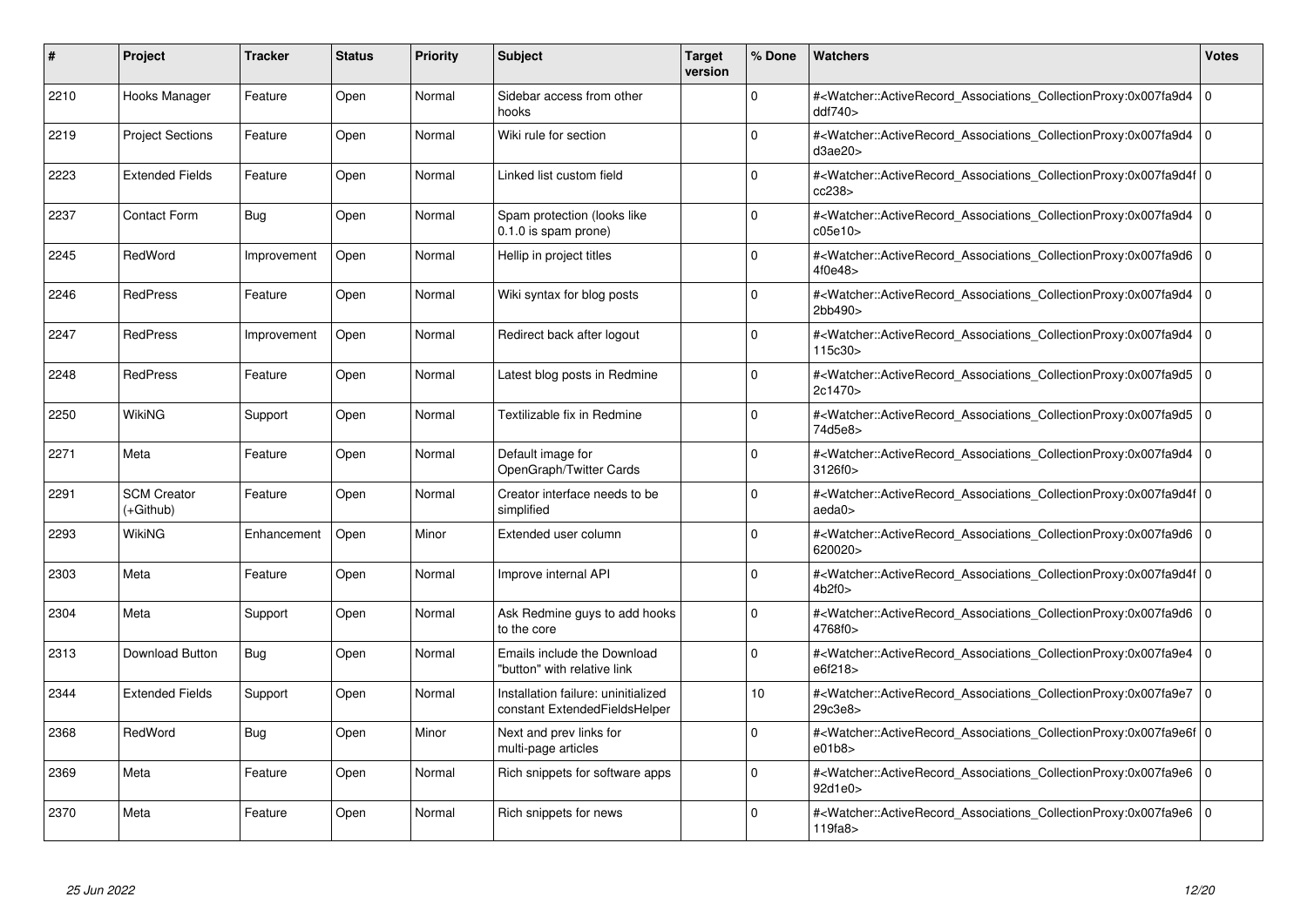| #        | Project                 | <b>Tracker</b> | <b>Status</b> | <b>Priority</b> | <b>Subject</b>                                                  | <b>Target</b><br>version | % Done   | <b>Watchers</b>                                                                                                                                                         | <b>Votes</b> |
|----------|-------------------------|----------------|---------------|-----------------|-----------------------------------------------------------------|--------------------------|----------|-------------------------------------------------------------------------------------------------------------------------------------------------------------------------|--------------|
| 2371     | Meta                    | Feature        | Open          | Normal          | Rich snippets for Wiki                                          |                          | $\Omega$ | # <watcher::activerecord_associations_collectionproxy:0x007fa9e5  <br="">9524a0&gt;</watcher::activerecord_associations_collectionproxy:0x007fa9e5>                     | $\mathbf 0$  |
| 2372     | Meta                    | Feature        | Open          | Normal          | Microdata for breadcrumbs                                       |                          | $\Omega$ | # <watcher::activerecord 0<br="" associations="" collectionproxy:0x007fa9e5=""  ="">5da318&gt;</watcher::activerecord>                                                  |              |
| 2373     | Red-Andy                | Feature        | Open          | Normal          | Replacement for Georgia?                                        |                          | $\Omega$ | # <watcher::activerecord_associations_collectionproxy:0x007fa9e4f 0<br=""  ="">cdd58</watcher::activerecord_associations_collectionproxy:0x007fa9e4f>                   |              |
| 2374     | <b>Extended Fields</b>  | Feature        | Open          | Normal          | Project Selection from a specific<br>branch of the project tree |                          | $\Omega$ | # <watcher::activerecord_associations_collectionproxy:0x007fa9e5 0<br=""  ="">1c26b8&gt;</watcher::activerecord_associations_collectionproxy:0x007fa9e5>                |              |
| 2383     | <b>Extended Fields</b>  | Feature        | Open          | Normal          | Multiselect for Project fields                                  |                          | $\Omega$ | # <watcher::activerecord 0<br="" associations="" collectionproxy:0x0055cbdb=""  ="">bd6b48</watcher::activerecord>                                                      |              |
| 2401     | <b>Project Sections</b> | Improvement    | Open          | Normal          | Section support for Extended<br><b>Fields</b>                   |                          | $\Omega$ | # <watcher::activerecord 0<br="" associations="" collectionproxy:0x0055cbdb=""  ="">9ba440&gt;</watcher::activerecord>                                                  |              |
| 2406     | Projects                | Feature        | Open          | Minor           | List of forks for projects                                      |                          | $\Omega$ | # <watcher::activerecord_associations_collectionproxy:0x0055cbdb 0<br=""  ="">7e34a0&gt;</watcher::activerecord_associations_collectionproxy:0x0055cbdb>                |              |
| 2430     | CD-Index                | Feature        | Open          | Normal          | (Non-)interactive mode for<br>cdindex                           |                          | $\Omega$ | # <watcher::activerecord 0<br="" associations="" collectionproxy:0x0055cbd8=""  ="">4bd198&gt;</watcher::activerecord>                                                  |              |
| ISSUE-14 | <b>ISSUE-id</b>         | Bug            | Open          | Minor           | Escaping #ISSUE-id Textile rule<br>does not work                |                          | $\Omega$ | # <watcher::activerecord 0<br="" associations="" collectionproxy:0x0055cbd8=""  ="">59ad40&gt;</watcher::activerecord>                                                  |              |
| 2433     | WordMine                | Feature        | Open          | Minor           | Link Redmine issue with<br><b>WordPress comment</b>             |                          | $\Omega$ | # <watcher::activerecord 0<br="" associations="" collectionproxy:0x0055cbd8=""  ="">0ee080&gt;</watcher::activerecord>                                                  |              |
| ISSUE-15 | <b>ISSUE-id</b>         | Omission       | Open          | Normal          | Searching #ISSUE-id                                             |                          | $\Omega$ | # <watcher::activerecord_associations_collectionproxy:0x0055cbd7 0<br=""  ="">ab1550&gt;</watcher::activerecord_associations_collectionproxy:0x0055cbd7>                |              |
| 2435     | WikiNG                  | Support        | Open          | Normal          | Update Red-Andy styles                                          |                          | $\Omega$ | # <watcher::activerecord_associations_collectionproxy:0x0055cbd6 0<br=""  ="">54f810&gt;</watcher::activerecord_associations_collectionproxy:0x0055cbd6>                |              |
| 2437     | WikiNG                  | Feature        | Open          | Normal          | Ultra-HD-ready graphics                                         |                          | $\Omega$ | # <watcher::activerecord 0<br="" associations="" collectionproxy:0x007fa9da=""  ="">dc4480&gt;</watcher::activerecord>                                                  |              |
| 189      | Orangutan::Redmin<br>e  | Improvement    | Open          | Minor           | Avoid taking text as a comment<br>for the task                  |                          | $\Omega$ | # <watcher::activerecord_associations_collectionproxy:0x007fa9db<br><math>0</math>cefe<math>0</math></watcher::activerecord_associations_collectionproxy:0x007fa9db<br> |              |
| 605      | Orangutan               | Feature        | Open          | Minor           | SVN monkey                                                      |                          | $\Omega$ | # <watcher::activerecord_associations_collectionproxy:0x007fa9da<br>150348&gt;</watcher::activerecord_associations_collectionproxy:0x007fa9da<br>                       |              |
| 1464     | Orangutan               | Feature        | Open          | Minor           | Ability to see Orangutan logs for<br>a user                     |                          | $\Omega$ | # <watcher::activerecord associations="" collectionproxy:0x007fa9d9<br="">46ca28&gt;</watcher::activerecord>                                                            |              |
| 1603     | Orangutan               | Feature        | Open          | Minor           | MegaHAL                                                         |                          | $\Omega$ | # <watcher::activerecord associations="" collectionproxy:0x007fa9da<br="">b71458&gt;</watcher::activerecord>                                                            |              |
| 1739     | CD-Index                | Feature        | Open          | Normal          | Debian package                                                  |                          | $\Omega$ | # <watcher::activerecord associations="" collectionproxy:0x007fa9db<br="">9624e0&gt;</watcher::activerecord>                                                            |              |
| 1981     | Subscription            | Feature        | Open          | Normal          | Site-wide notifications                                         |                          | $\Omega$ | # <watcher::activerecord_associations_collectionproxy:0x007fa9da<br>7a5b58&gt;</watcher::activerecord_associations_collectionproxy:0x007fa9da<br>                       |              |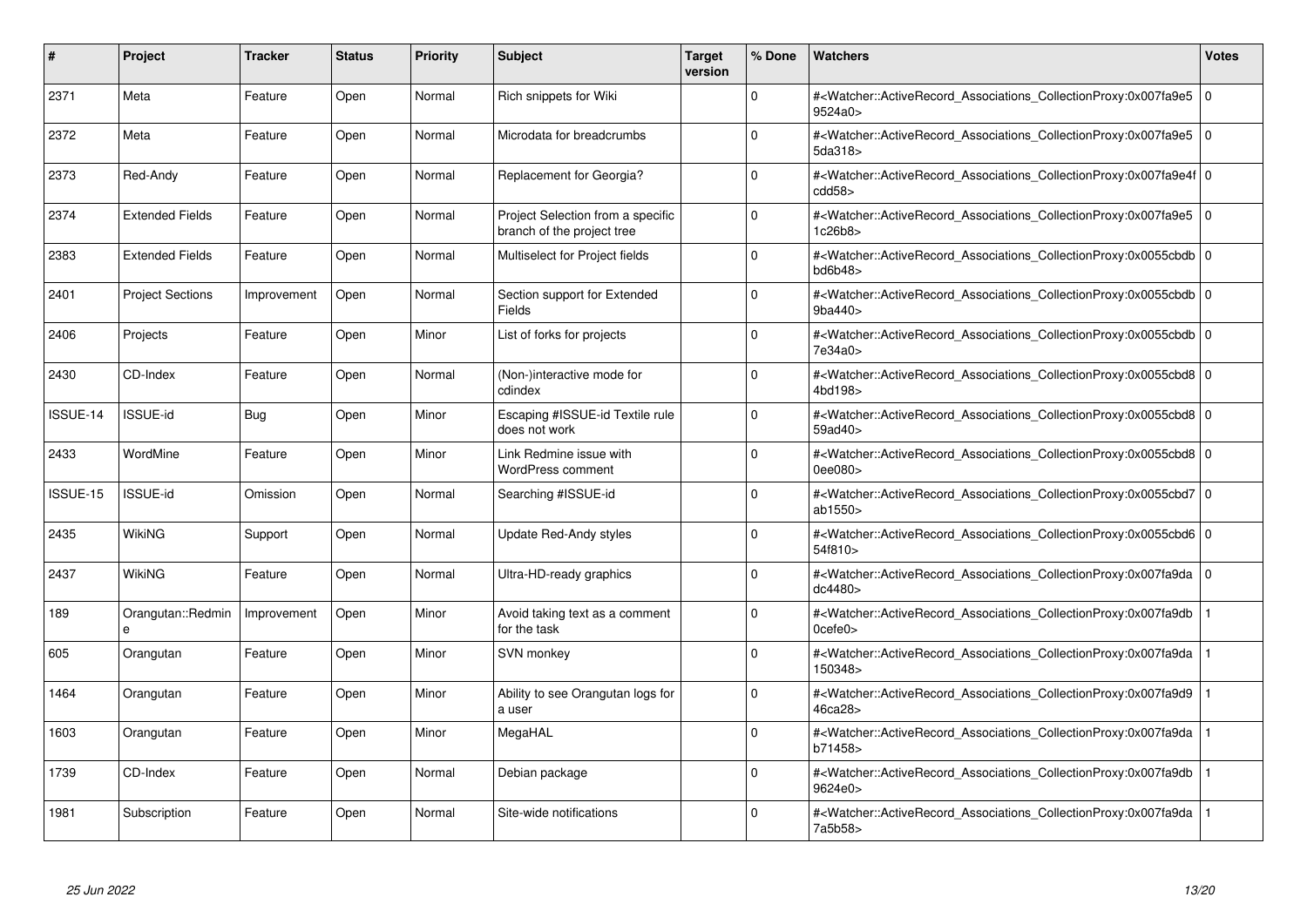| #        | Project                           | <b>Tracker</b> | <b>Status</b> | <b>Priority</b> | <b>Subject</b>                                                                           | <b>Target</b><br>version | % Done      | Watchers                                                                                                                                                 | <b>Votes</b>   |
|----------|-----------------------------------|----------------|---------------|-----------------|------------------------------------------------------------------------------------------|--------------------------|-------------|----------------------------------------------------------------------------------------------------------------------------------------------------------|----------------|
| 2018     | <b>Extended Fields</b>            | Feature        | Open          | Normal          | database query cutsom field<br>type                                                      |                          | $\Omega$    | # <watcher::activerecord_associations_collectionproxy:0x007fa9d9<br>5d4d48&gt;</watcher::activerecord_associations_collectionproxy:0x007fa9d9<br>        |                |
| 2053     | <b>SCM Creator</b><br>$(+Github)$ | Feature        | Open          | Normal          | Set repository path according to<br>identifier when using multiple<br>repositories       |                          | $\Omega$    | # <watcher::activerecord_associations_collectionproxy:0x007fa9da<br>2d7860&gt;</watcher::activerecord_associations_collectionproxy:0x007fa9da<br>        |                |
| 2088     | <b>WikiNG</b>                     | Enhancement    | Open          | Normal          | <b>Add WikiNG buttons</b><br>everywhere to the editing<br>toolbar                        |                          | $\Omega$    | # <watcher::activerecord_associations_collectionproxy:0x007fa9db<br>1aa5b8&gt;</watcher::activerecord_associations_collectionproxy:0x007fa9db<br>        |                |
| 558      | Orangutan                         | Feature        | Open          | Minor           | Jokes context                                                                            |                          | $\Omega$    | # <watcher::activerecord_associations_collectionproxy:0x007fa9d9 2<br="">4783c8&gt;</watcher::activerecord_associations_collectionproxy:0x007fa9d9>      |                |
| 1619     | Orangutan                         | Feature        | Open          | Minor           | Avatar                                                                                   |                          | $\Omega$    | # <watcher::activerecord_associations_collectionproxy:0x007fa9d8<br>df6450&gt;</watcher::activerecord_associations_collectionproxy:0x007fa9d8<br>        | 2              |
| 1977     | WikiNG                            | Feature        | Open          | Normal          | Conditional macro for users &<br>groups                                                  |                          | $\Omega$    | # <watcher::activerecord_associations_collectionproxy:0x007fa9db<br>8791a0&gt;</watcher::activerecord_associations_collectionproxy:0x007fa9db<br>        | $\overline{2}$ |
| 2075     | <b>SCM Creator</b><br>$(+Github)$ | Feature        | Open          | Normal          | Make an option to fully<br>automate repository creation<br>without editing the URL field |                          | $\Omega$    | # <watcher::activerecord_associations_collectionproxy:0x007fa9d8<br>ed1028&gt;</watcher::activerecord_associations_collectionproxy:0x007fa9d8<br>        | 2              |
| 124      | Orangutan::Redmin<br>e            | Feature        | Open          | Minor           | Let users specify what they did<br>during a break by answering on<br>break question      |                          | $\Omega$    | # <watcher::activerecord_associations_collectionproxy:0x007fa9db<br>77bac8&gt;</watcher::activerecord_associations_collectionproxy:0x007fa9db<br>        | 3              |
| 230      | Orangutan::Redmin<br>e            | Feature        | Open          | Minor           | Starting task/time entry and new<br>issue at the same time                               |                          | $\mathbf 0$ | # <watcher::activerecord_associations_collectionproxy:0x007fa9daf 3<br="">358c8&gt;</watcher::activerecord_associations_collectionproxy:0x007fa9daf>     |                |
| ISSUE-16 | ISSUE-id                          | Omission       | Open          | Normal          | Search by new issue-id does<br>not work                                                  | 0.0.3                    | $\Omega$    | # <watcher::activerecord_associations_collectionproxy:0x007fa9da 0<br=""  ="">c4a730&gt;</watcher::activerecord_associations_collectionproxy:0x007fa9da> |                |
| 2165     | Download Button                   | <b>Bug</b>     | Open          | Major           | Error in email                                                                           | 0.1.1                    | $\Omega$    | # <watcher::activerecord_associations_collectionproxy:0x007fa9db<br>210570&gt;</watcher::activerecord_associations_collectionproxy:0x007fa9db<br>        | l 0            |
| 1695     | Sidebar Content                   | Feature        | Open          | Normal          | Multiple contents                                                                        | 0.2.0                    | $\mathbf 0$ | # <watcher::activerecord_associations_collectionproxy:0x007fa9db<br>516cb0&gt;</watcher::activerecord_associations_collectionproxy:0x007fa9db<br>        | l o            |
| 1771     | Sidebar Content                   | Feature        | Open          | Normal          | Global contents                                                                          | 0.2.0                    | $\mathbf 0$ | # <watcher::activerecord_associations_collectionproxy:0x007fa9da 0<br=""  ="">773d88&gt;</watcher::activerecord_associations_collectionproxy:0x007fa9da> |                |
| 2109     | Sidebar Content                   | Feature        | Open          | Normal          | Sidebar for global pages, which<br>do not have one                                       | 0.2.0                    | $\mathbf 0$ | # <watcher::activerecord_associations_collectionproxy:0x007fa9db<br>98b570&gt;</watcher::activerecord_associations_collectionproxy:0x007fa9db<br>        | l O            |
| 2405     | Sidebar Content                   | Feature        | Open          | Minor           | Edit link for Wiki pages                                                                 | 0.2.0                    | $\Omega$    | # <watcher::activerecord 0<br="" associations="" collectionproxy:0x007fa9db="">3281b0&gt;</watcher::activerecord>                                        |                |
| 2407     | Sidebar Content                   | Feature        | Open          | Normal          | Improve support of Wiki page<br>on sidebar                                               | 0.2.0                    | 0           | # <watcher::activerecord_associations_collectionproxy:0x007fa9d7 0<br="">e936e8&gt;</watcher::activerecord_associations_collectionproxy:0x007fa9d7>      |                |
| 2319     | <b>Extended Fields</b>            | Bug            | Open          | Normal          | Incompatible with<br>rt_custom_field?                                                    | 0.2.4                    | $\mathbf 0$ | # <watcher::activerecord 0<br="" associations="" collectionproxy:0x007fa9db="">139c00&gt;</watcher::activerecord>                                        |                |
| 2348     | <b>Extended Fields</b>            | <b>Bug</b>     | Open          | Normal          | Buggy implementation at<br>list.html.erb                                                 | 0.2.4                    | $\mathbf 0$ | # <watcher::activerecord_associations_collectionproxy:0x007fa9da 0<br="">0960d8&gt;</watcher::activerecord_associations_collectionproxy:0x007fa9da>      |                |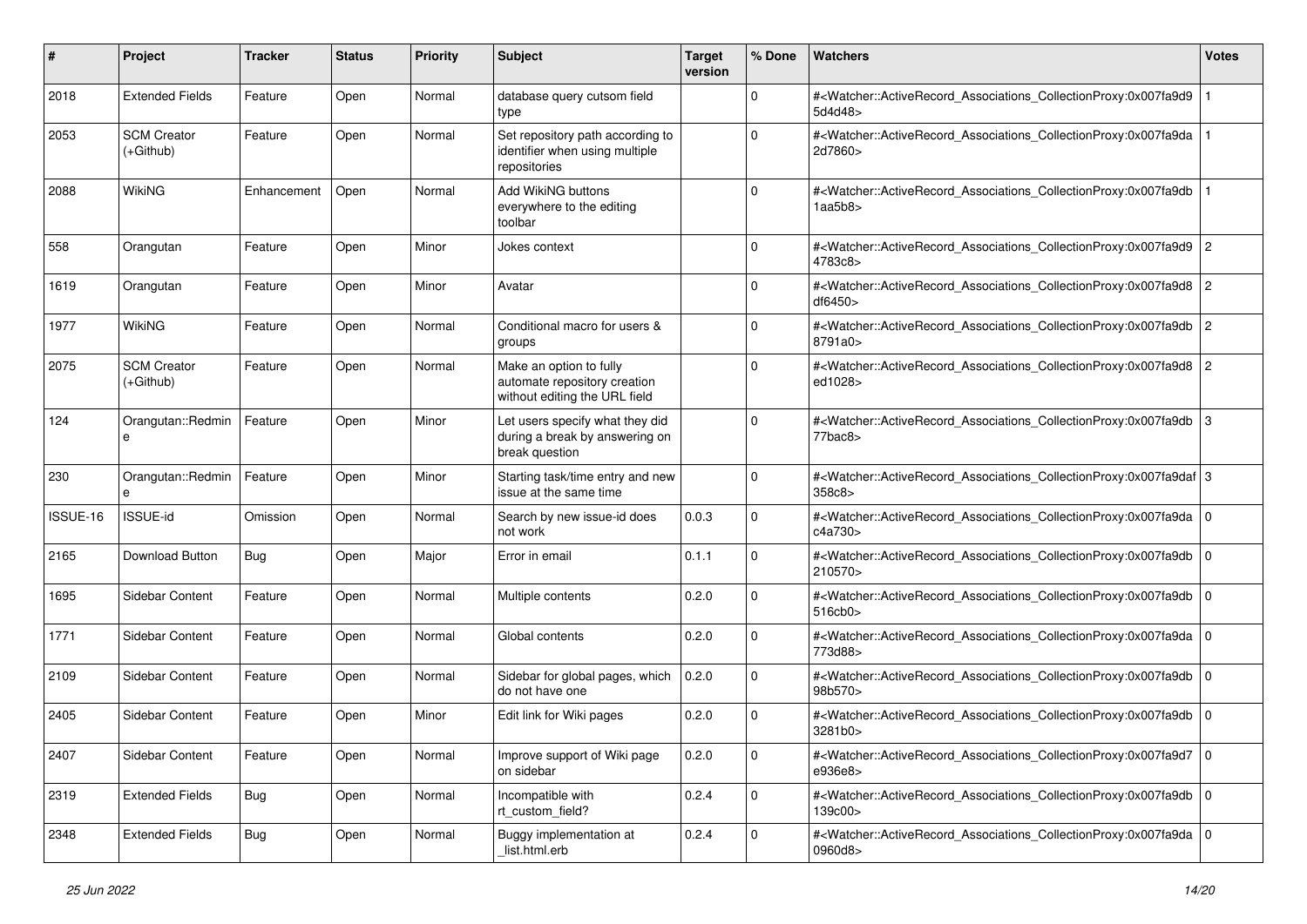| #    | <b>Project</b>                  | <b>Tracker</b> | <b>Status</b> | <b>Priority</b> | <b>Subject</b>                                                                | <b>Target</b><br>version | % Done         | <b>Watchers</b>                                                                                                                                                | <b>Votes</b> |
|------|---------------------------------|----------------|---------------|-----------------|-------------------------------------------------------------------------------|--------------------------|----------------|----------------------------------------------------------------------------------------------------------------------------------------------------------------|--------------|
| 2349 | <b>Extended Fields</b>          | Bug            | Open          | Critical        | Redmine Bulk edit doesn't work<br>when extended field plugin is<br>installed  | 0.2.4                    | $\Omega$       | # <watcher::activerecord 0<br="" associations="" collectionproxy:0x007fa9d8=""  ="">e20d90&gt;</watcher::activerecord>                                         |              |
| 1845 | Advertising                     | Feature        | Open          | Minor           | Per project management                                                        | 0.3.0                    | 0              | # <watcher::activerecord 0<br="" associations="" collectionproxy:0x007fa9da=""  ="">8383b8&gt;</watcher::activerecord>                                         |              |
| 1846 | Advertising                     | Feature        | Open          | Minor           | Page configuration                                                            | 0.3.0                    | $\mathbf 0$    | # <watcher::activerecord associations="" collectionproxy:0x007fa9d7<br="">e5b9c8</watcher::activerecord>                                                       | l O          |
| 2334 | <b>SCM Creator</b><br>(+Github) | Bug            | Open          | Normal          | Github API does not load                                                      | 0.5.1                    | $\Omega$       | # <watcher::activerecord_associations_collectionproxy:0x007fa9db 0<br=""  ="">8da8d8&gt;</watcher::activerecord_associations_collectionproxy:0x007fa9db>       |              |
| 2326 | <b>SCM Creator</b><br>(+Github) | <b>Bug</b>     | Open          | Normal          | redmine scm is incompatible<br>with redmine git hosting now?                  | 0.5.1                    | $\Omega$       | # <watcher::activerecord_associations_collectionproxy:0x007fa9d9 0<br=""  ="">a8f590&gt;</watcher::activerecord_associations_collectionproxy:0x007fa9d9>       |              |
| 2343 | <b>SCM Creator</b><br>(+Github) | <b>Bug</b>     | Open          | Major           | Internal error when creating<br>projects having a List format<br>custom field | 0.5.1                    | $\Omega$       | # <watcher::activerecord_associations_collectionproxy:0x007fa9da 0<br=""  ="">b47450&gt;</watcher::activerecord_associations_collectionproxy:0x007fa9da>       |              |
| 1842 | <b>Author Box</b>               | Feature        | Open          | Normal          | Show multiple/all roles                                                       | 1.0.0                    | 0              | # <watcher::activerecord_associations_collectionproxy:0x007fa9da 0<br=""  ="">c21e98&gt;</watcher::activerecord_associations_collectionproxy:0x007fa9da>       |              |
| 1812 | <b>Author Box</b>               | Feature        | Open          | Normal          | Custom fields support                                                         | 1.0.0                    | $\Omega$       | # <watcher::activerecord_associations_collectionproxy:0x007fa9db 0<br=""  ="">495700&gt;</watcher::activerecord_associations_collectionproxy:0x007fa9db>       |              |
| 26   | Orangutan                       | Feature        | Open          | Normal          | It would be greate to have a<br>reminder                                      | 1.06                     | $\overline{0}$ | # <watcher::activerecord_associations_collectionproxy:0x007fa9db 0<br=""  ="">74d9c0&gt;</watcher::activerecord_associations_collectionproxy:0x007fa9db>       |              |
| 1029 | Orangutan::Redmin<br>$\theta$   | Improvement    | Open          | Minor           | Respect user's Redmine<br>notifications settings                              | 1.06                     | $\Omega$       | # <watcher::activerecord 0<br="" associations="" collectionproxy:0x007fa9db=""  ="">42b6c0</watcher::activerecord>                                             |              |
| 1040 | Orangutan::Redmin<br>$\theta$   | Enhancement    | Open          | Normal          | Support all Redmine notification<br>types                                     | 1.06                     | $\Omega$       | # <watcher::activerecord 0<br="" associations="" collectionproxy:0x007fa9db=""  ="">6ca890&gt;</watcher::activerecord>                                         |              |
| 1604 | Orangutan::Redmin<br>e          | Improvement    | Open          | Normal          | Notify also about other<br>important events on subscribed<br>projects         | 1.06                     | 0              | # <watcher::activerecord_associations_collectionproxy:0x007fa9db 0<br=""  ="">7ab3b8&gt;</watcher::activerecord_associations_collectionproxy:0x007fa9db>       |              |
| 1682 | Orangutan                       | Improvement    | Open          | Normal          | Take into account if time<br>tracking module is enabled                       | 1.06                     | $\mathbf 0$    | # <watcher::activerecord 0<br="" associations="" collectionproxy:0x007fa9d9=""  ="">e55b20&gt;</watcher::activerecord>                                         |              |
| 1704 | Orangutan::Redmin<br>e          | Enhancement    | Open          | Minor           | Notify about votes                                                            | 1.06                     | $\Omega$       | # <watcher::activerecord_associations_collectionproxy:0x007fa9d8 0<br="">dd9c10<sub>&gt;</sub></watcher::activerecord_associations_collectionproxy:0x007fa9d8> |              |
| 1968 | Orangutan                       | Feature        | Open          | Normal          | Creating a new issue                                                          | 1.06                     | 0              | # <watcher::activerecord 0<br="" associations="" collectionproxy:0x007fa9d8=""  ="">917a60&gt;</watcher::activerecord>                                         |              |
| 2035 | Orangutan                       | Improvement    | Open          | Minor           | Direct communication between<br>a monkey and Orangutan                        | 1.06                     | $\Omega$       | # <watcher::activerecord_associations_collectionproxy:0x007fa9d8 0<br=""  ="">12eec0</watcher::activerecord_associations_collectionproxy:0x007fa9d8>           |              |
| 1615 | Orangutan::Redmin<br>e          | Improvement    | Open          | Minor           | Notify assignee when new<br>watcher is added                                  | 1.06                     | $\mathbf 0$    | # <watcher::activerecord_associations_collectionproxy:0x007fa9db<br>2308e8&gt;</watcher::activerecord_associations_collectionproxy:0x007fa9db<br>              |              |
| 128  | Orangutan                       | Feature        | Open          | Major           | Reminder, organizer and<br>scheduler                                          | 1.06                     | 0              | # <watcher::activerecord_associations_collectionproxy:0x007fa9d9 2<br="">9f4ea0&gt;</watcher::activerecord_associations_collectionproxy:0x007fa9d9>            |              |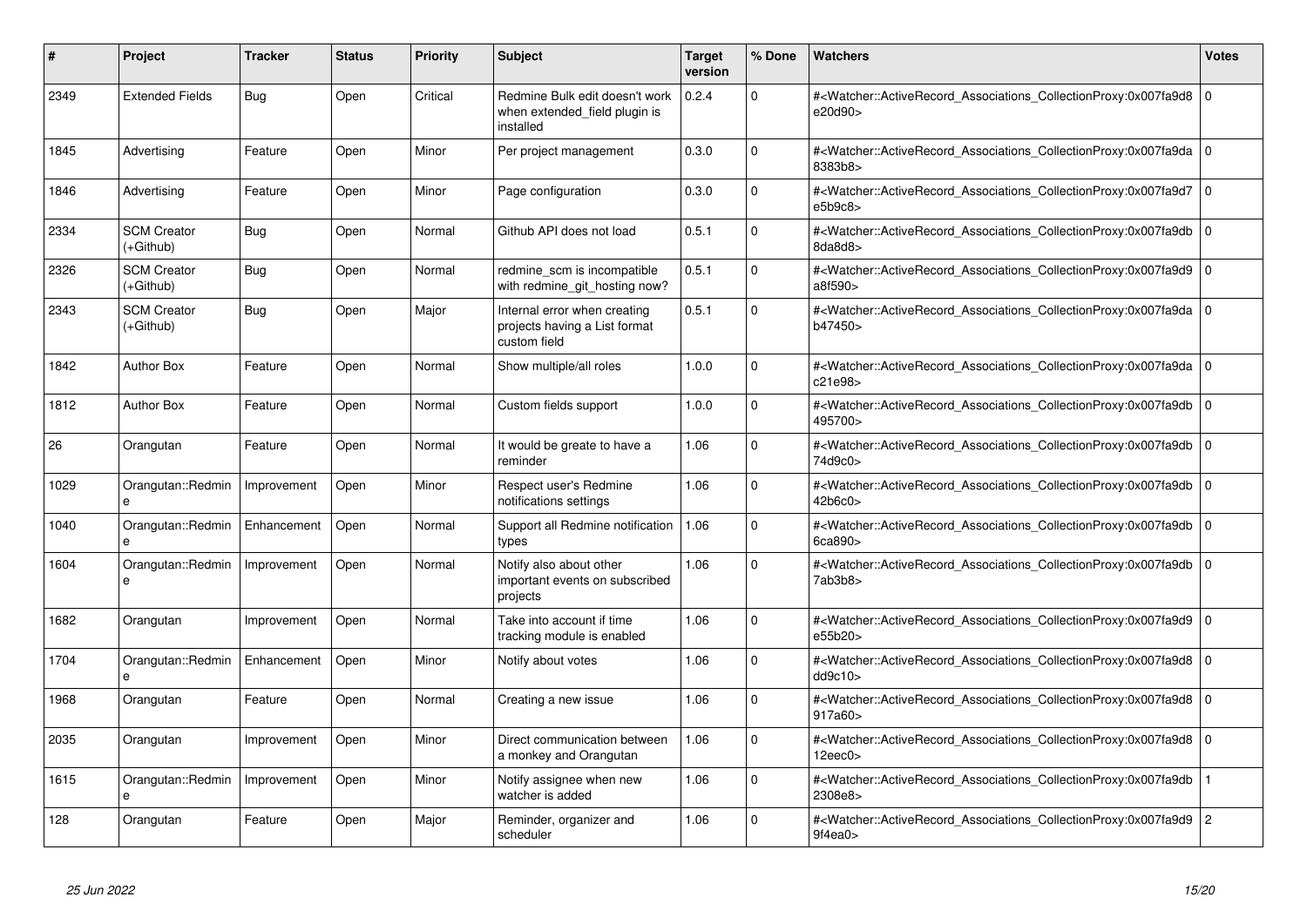| #    | <b>Project</b>         | <b>Tracker</b> | <b>Status</b> | <b>Priority</b> | <b>Subject</b>                                                        | <b>Target</b><br>version | % Done      | <b>Watchers</b>                                                                                                                                   | Votes          |
|------|------------------------|----------------|---------------|-----------------|-----------------------------------------------------------------------|--------------------------|-------------|---------------------------------------------------------------------------------------------------------------------------------------------------|----------------|
| 170  | Orangutan::Redmin<br>e | Feature        | Open          | Minor           | Issue creation                                                        | 1.06                     | $\Omega$    | # <watcher::activerecord_associations_collectionproxy:0x007fa9d9<br>96e760&gt;</watcher::activerecord_associations_collectionproxy:0x007fa9d9<br> | $\overline{c}$ |
| 192  | Orangutan              | Improvement    | Open          | Major           | <b>SQL</b> optimization                                               | 1.07                     | $\Omega$    | # <watcher::activerecord associations="" collectionproxy:0x007fa9db<br="">595970&gt;</watcher::activerecord>                                      | $\Omega$       |
| 864  | Orangutan::Redmin<br>e | Enhancement    | Open          | Normal          | Custom issues list format                                             | 1.07                     | $\Omega$    | # <watcher::activerecord associations="" collectionproxy:0x007fa9db<br="">ba0838&gt;</watcher::activerecord>                                      | l o            |
| 918  | Orangutan              | Improvement    | Open          | Normal          | Profiler/optimization                                                 | 1.07                     | $\Omega$    | # <watcher::activerecord_associations_collectionproxy:0x007fa9d9<br>602a68&gt;</watcher::activerecord_associations_collectionproxy:0x007fa9d9<br> | $\mathbf 0$    |
| 1076 | Orangutan::Redmin<br>e | Feature        | Open          | Minor           | Due date setting context                                              | 1.07                     | $\Omega$    | # <watcher::activerecord associations="" collectionproxy:0x007fa9da<br="">bd5c00&gt;</watcher::activerecord>                                      | $\Omega$       |
| 1352 | Orangutan::Redmin<br>e | Feature        | Open          | Minor           | Start date changing                                                   | 1.07                     | $\Omega$    | # <watcher::activerecord_associations_collectionproxy:0x007fa9d8<br>8464b0&gt;</watcher::activerecord_associations_collectionproxy:0x007fa9d8<br> | $\mathbf 0$    |
| 1602 | Orangutan::Redmin      | Improvement    | Open          | Major           | Textile support                                                       | 1.07                     | $\Omega$    | # <watcher::activerecord_associations_collectionproxy:0x007fa9da<br>ef3e00&gt;</watcher::activerecord_associations_collectionproxy:0x007fa9da<br> | $\mathbf 0$    |
| 1609 | Orangutan::Redmin<br>e | Improvement    | Open          | Normal          | Use text similarity score when<br>suggesting renaming or<br>replacing | 1.07                     | $\mathbf 0$ | # <watcher::activerecord_associations_collectionproxy:0x007fa9db<br>5e7298&gt;</watcher::activerecord_associations_collectionproxy:0x007fa9db<br> | $\mathbf 0$    |
| 1678 | Orangutan::Redmin<br>e | Improvement    | Open          | Normal          | Suggest changing issue when<br>default issue is closed                | 1.07                     | $\Omega$    | # <watcher::activerecord_associations_collectionproxy:0x007fa9db<br>05ebf0&gt;</watcher::activerecord_associations_collectionproxy:0x007fa9db<br> | $\Omega$       |
| 181  | Orangutan::Redmin      | Feature        | Open          | Normal          | Changing issue priority                                               | 1.07                     | $\mathbf 0$ | # <watcher::activerecord_associations_collectionproxy:0x007fa9db<br>75f878&gt;</watcher::activerecord_associations_collectionproxy:0x007fa9db<br> |                |
| 895  | Orangutan::Redmin<br>e | Feature        | Open          | Normal          | Changing custom fields and<br>other issue properties                  | 1.07                     | 0           | # <watcher::activerecord associations="" collectionproxy:0x007fa9da<br="">bac918</watcher::activerecord>                                          |                |
| 184  | Orangutan::Redmin<br>e | Feature        | Open          | Minor           | Notifying about due date and<br>hours                                 | 1.07                     | $\Omega$    | # <watcher::activerecord_associations_collectionproxy:0x007fa9d7<br>ddfb98</watcher::activerecord_associations_collectionproxy:0x007fa9d7<br>     | $\overline{2}$ |
| 180  | Orangutan::Redmin<br>e | Feature        | Open          | Normal          | Issue status changing                                                 | 1.07                     | $\Omega$    | # <watcher::activerecord associations="" collectionproxy:0x007fa9da<br="">390298&gt;</watcher::activerecord>                                      | 3              |
| 973  | Orangutan::Redmin<br>e | Improvement    | Open          | Minor           | Issue description change<br>notification                              | 1.08                     | $\mathbf 0$ | # <watcher::activerecord associations="" collectionproxy:0x007fa9da<br="">442a60&gt;</watcher::activerecord>                                      | $\mathbf 0$    |
| 1051 | Orangutan::Redmin<br>e | Improvement    | Open          | Minor           | Allow applying only some tasks<br>by number from suggested list       | 1.08                     | $\Omega$    | # <watcher::activerecord associations="" collectionproxy:0x007fa9d9<br="">3eb5b8&gt;</watcher::activerecord>                                      | $\Omega$       |
| 1083 | Orangutan::Redmin      | Feature        | Open          | Minor           | Help context(s) for Redmine text<br>formatting syntax                 | 1.08                     | $\Omega$    | # <watcher::activerecord associations="" collectionproxy:0x007fa9d9<br="">5d1030&gt;</watcher::activerecord>                                      | $\Omega$       |
| 1586 | Orangutan              | Improvement    | Open          | Normal          | Installation command line helper                                      | 1.08                     | $\Omega$    | # <watcher::activerecord_associations_collectionproxy:0x007fa9db<br>339a78&gt;</watcher::activerecord_associations_collectionproxy:0x007fa9db<br> | $\Omega$       |
| 1596 | Orangutan::Redmin<br>e | Enhancement    | Open          | Minor           | PostgreSQL                                                            | 1.08                     | $\Omega$    | # <watcher::activerecord associations="" collectionproxy:0x007fa9db<br="">48b728&gt;</watcher::activerecord>                                      | $\Omega$       |
| 1597 | Orangutan::Redmin<br>e | Improvement    | Open          | Normal          | Support Redmine 1.1.0 "No<br>events"                                  | 1.08                     | $\Omega$    | # <watcher::activerecord_associations_collectionproxy:0x007fa9da<br>cf2bb0&gt;</watcher::activerecord_associations_collectionproxy:0x007fa9da<br> | $\Omega$       |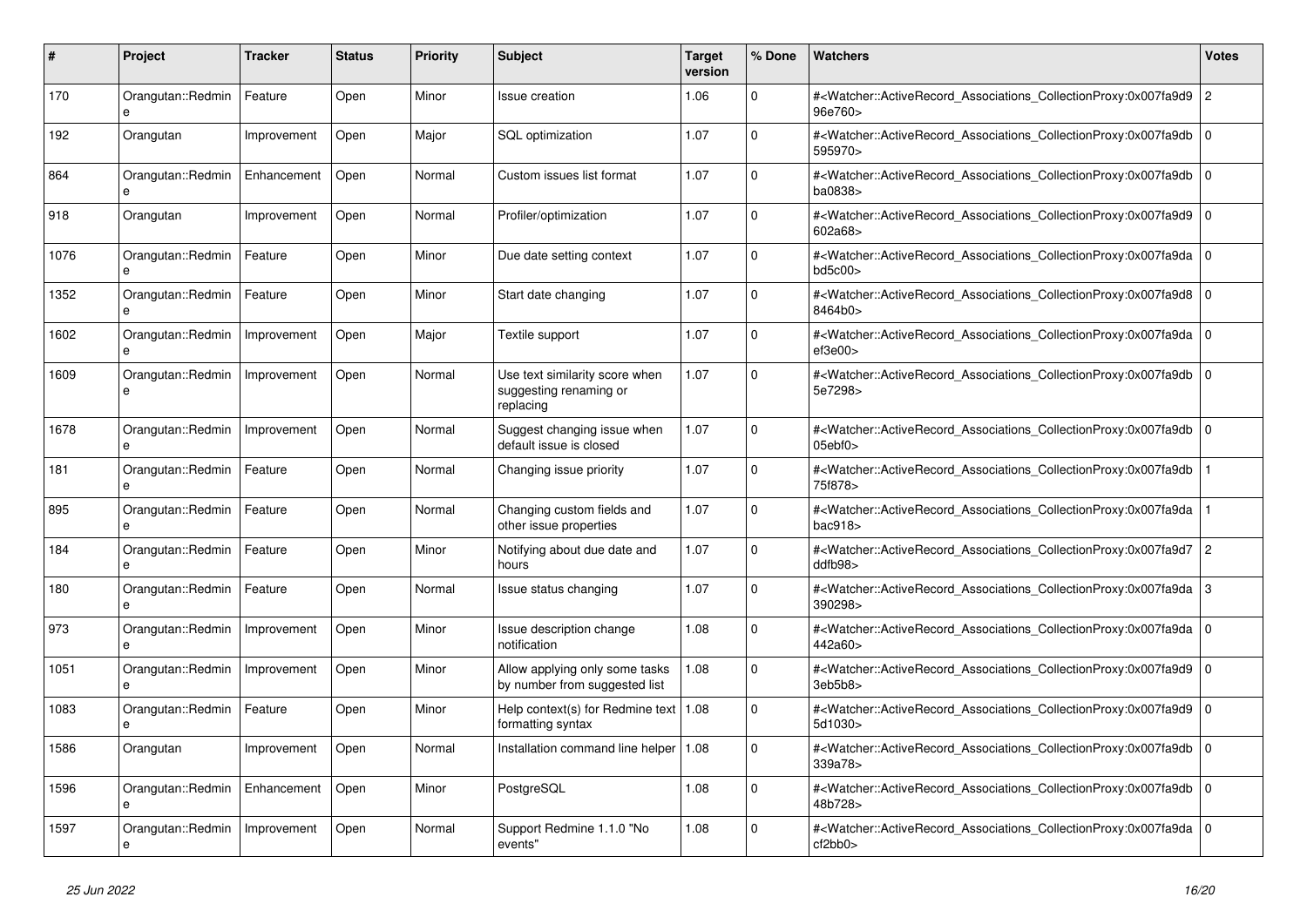| #    | <b>Project</b>                    | <b>Tracker</b> | <b>Status</b> | <b>Priority</b> | <b>Subject</b>                                                | <b>Target</b><br>version | % Done   | <b>Watchers</b>                                                                                                                                           | <b>Votes</b> |
|------|-----------------------------------|----------------|---------------|-----------------|---------------------------------------------------------------|--------------------------|----------|-----------------------------------------------------------------------------------------------------------------------------------------------------------|--------------|
| 1613 | Orangutan::Redmin<br>e            | Bug            | Open          | Normal          | Guarantee that a notification will<br>come to end user        | 1.08                     | $\Omega$ | # <watcher::activerecord associations="" collectionproxy:0x007fa9db<br="">afef88&gt;</watcher::activerecord>                                              |              |
| 1616 | Orangutan::Redmin<br>e            | Enhancement    | Open          | Normal          | Redmine notification for<br>changes made in Orangutan         | 1.08                     | $\Omega$ | # <watcher::activerecord associations="" collectionproxy:0x007fa9db<br="">669838&gt;</watcher::activerecord>                                              |              |
| 969  | Orangutan::Redmin<br>$\mathbf{a}$ | Feature        | Open          | Minor           | Editing comments                                              | 1.08                     | $\Omega$ | # <watcher::activerecord_associations_collectionproxy:0x007fa9d8 2<br="">3e2b08&gt;</watcher::activerecord_associations_collectionproxy:0x007fa9d8>       |              |
| 2438 | <b>WikiNG</b>                     | Feature        | Open          | Normal          | Screen text                                                   | 1.1.1                    | $\Omega$ | # <watcher::activerecord_associations_collectionproxy:0x007fa9db<br>atfb58</watcher::activerecord_associations_collectionproxy:0x007fa9db<br>             | $\Omega$     |
| 2440 | WikiNG                            | <b>Bug</b>     | Open          | Normal          | Footnotes ignore < pre >                                      | 1.1.1                    | $\Omega$ | # <watcher::activerecord_associations_collectionproxy:0x007fa9dbf 0<br=""  ="">209e0&gt;</watcher::activerecord_associations_collectionproxy:0x007fa9dbf> |              |
| 862  | Orangutan                         | Improvement    | Open          | Minor           | Support user first and last name 2.00<br>in requests          |                          | $\Omega$ | # <watcher::activerecord_associations_collectionproxy:0x007fa9d8 0<br=""  ="">ec9878&gt;</watcher::activerecord_associations_collectionproxy:0x007fa9d8>  |              |
| 910  | Orangutan                         | Enhancement    | Open          | Minor           | Subjects or make Orangutan<br>remember issue id, project etc  | 2.00                     | $\Omega$ | # <watcher::activerecord associations="" collectionproxy:0x007fa9da<br="">a8a850&gt;</watcher::activerecord>                                              | $\mathbf 0$  |
| 994  | Orangutan                         | Enhancement    | Open          | Minor           | Topics or response modes                                      | 2.00                     | $\Omega$ | # <watcher::activerecord_associations_collectionproxy:0x007fa9d8  <br="">c129e0&gt;</watcher::activerecord_associations_collectionproxy:0x007fa9d8>       | $\mathbf 0$  |
| 1089 | Orangutan                         | Improvement    | Open          | Minor           | Migrate to contexts<br>dependencies/relations from<br>weights | 2.00                     | $\Omega$ | # <watcher::activerecord_associations_collectionproxy:0x007fa9d9 0<br=""  ="">291730&gt;</watcher::activerecord_associations_collectionproxy:0x007fa9d9>  |              |
| 1562 | Orangutan                         | Enhancement    | Open          | Normal          | Localisation                                                  | 2.00                     | $\Omega$ | # <watcher::activerecord_associations_collectionproxy:0x007fa9d8<br>c35030 &gt;</watcher::activerecord_associations_collectionproxy:0x007fa9d8<br>        | $\Omega$     |
| 1600 | Orangutan                         | Enhancement    | Open          | Minor           | Change configuration file format 2.00                         |                          | $\Omega$ | # <watcher::activerecord associations="" collectionproxy:0x007fa9db=""  <br="">adb268&gt;</watcher::activerecord>                                         | $\mathbf 0$  |
| 1620 | Orangutan                         | Improvement    | Open          | Normal          | Fix foreign handlers API                                      | 2.00                     | $\Omega$ | # <watcher::activerecord associations="" collectionproxy:0x007fa9d9<br="">e40c48&gt;</watcher::activerecord>                                              | $\mathbf 0$  |
| 1618 | Orangutan                         | Enhancement    | Open          | Minor           | Support subrequests in single<br>request message              | 2.00                     | $\Omega$ | # <watcher::activerecord_associations_collectionproxy:0x007fa9d9<br>ae6278&gt;</watcher::activerecord_associations_collectionproxy:0x007fa9d9<br>         |              |
| 974  | Orangutan                         | Enhancement    | Open          | Minor           | Rich text/formatting support                                  | 2.00                     | $\Omega$ | # <watcher::activerecord associations="" collectionproxy:0x007fa9da=""  <br="">8e8038&gt;</watcher::activerecord>                                         | 3            |
| 1868 | Projects                          | Feature        | Reopened      | Minor           | Author in Google search results                               |                          | 80       | # <watcher::activerecord associations="" collectionproxy:0x007fa9d9<br="">64ef08&gt;</watcher::activerecord>                                              | $\mathbf 0$  |
| 2295 | Hooks Manager                     | Bug            | Reopened      | Normal          | view layouts base html head<br>hook not working               |                          | 90       | # <watcher::activerecord_associations_collectionproxy:0x007fa9d9<br>372a00&gt;</watcher::activerecord_associations_collectionproxy:0x007fa9d9<br>         | $\mathbf 0$  |
| 1989 | Projects                          | <b>Bug</b>     | In Progress   | Normal          | Кирилиця в рекламі                                            |                          | 90       | # <watcher::activerecord_associations_collectionproxy:0x007fa9d9 0<br=""  ="">2843f0&gt;</watcher::activerecord_associations_collectionproxy:0x007fa9d9>  |              |
| 936  | Orangutan                         | Improvement    | In Progress   | Normal          | Documentation                                                 |                          | 30       | # <watcher::activerecord associations="" collectionproxy:0x007fa9d8<br="">be4dd8&gt;</watcher::activerecord>                                              | $\mathbf 0$  |
| 1716 | Projects                          | Feature        | In Progress   | Normal          | Orangutan video/chat demo                                     |                          | 10       | # <watcher::activerecord_associations_collectionproxy:0x007fa9db<br>a8cf28&gt;</watcher::activerecord_associations_collectionproxy:0x007fa9db<br>         | $\mathbf 0$  |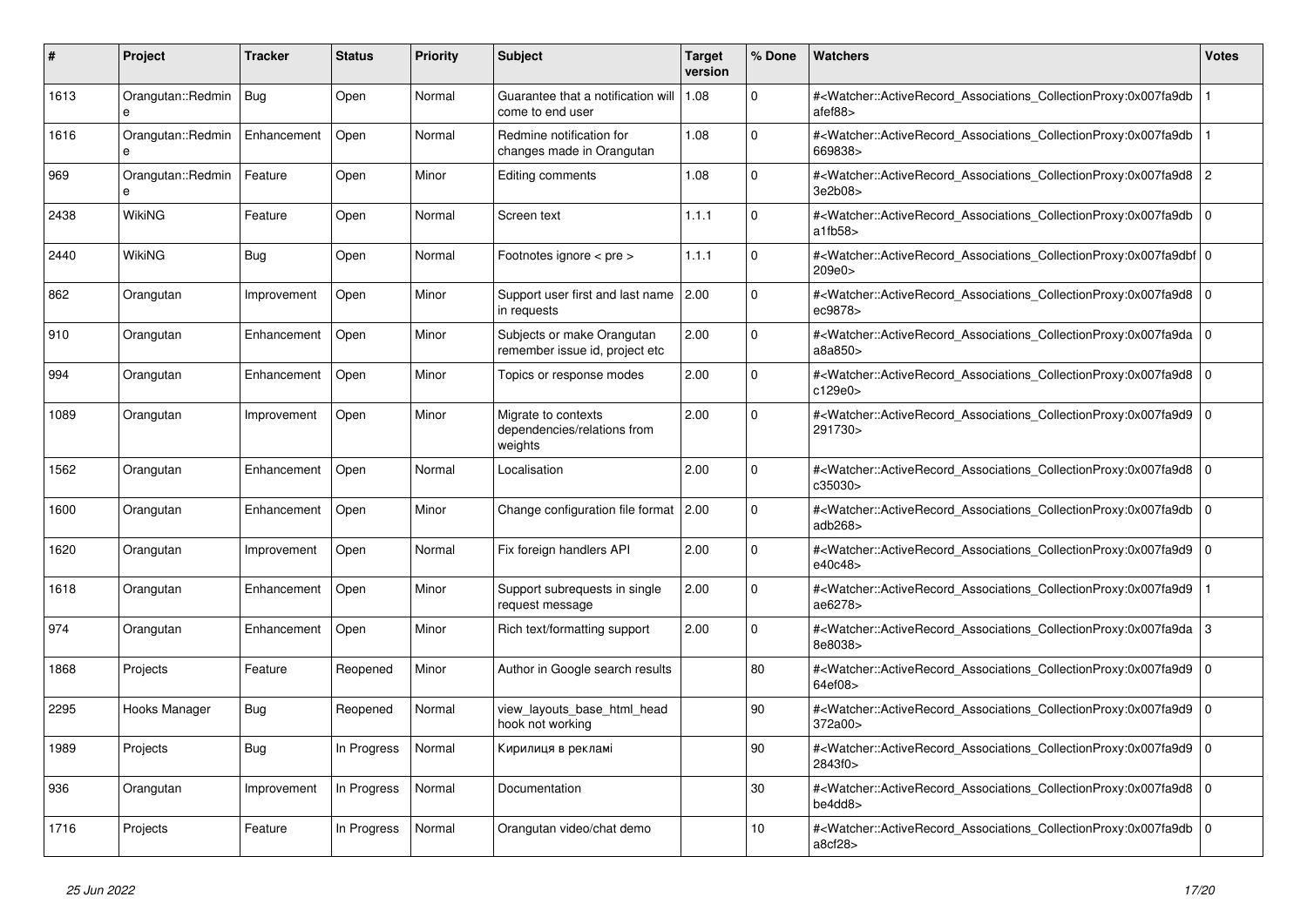| #    | Project                           | <b>Tracker</b> | <b>Status</b> | <b>Priority</b> | <b>Subject</b>                                                                                                                                                                                                                                                                                                                         | <b>Target</b><br>version | % Done   | Watchers                                                                                                                                                  | Votes          |
|------|-----------------------------------|----------------|---------------|-----------------|----------------------------------------------------------------------------------------------------------------------------------------------------------------------------------------------------------------------------------------------------------------------------------------------------------------------------------------|--------------------------|----------|-----------------------------------------------------------------------------------------------------------------------------------------------------------|----------------|
| 2161 | <b>Extended Fields</b>            | Support        | In Progress   | Critical        | Internal error On New Issues<br>tab                                                                                                                                                                                                                                                                                                    |                          | $\Omega$ | # <watcher::activerecord 0<br="" associations="" collectionproxy:0x007fa9daf=""  ="">d91d0</watcher::activerecord>                                        |                |
| 2273 | Hooks Manager                     | Support        | In Progress   | Normal          | Hook is invalid                                                                                                                                                                                                                                                                                                                        |                          | $\Omega$ | # <watcher::activerecord_associations_collectionproxy:0x007fa9d8 0<br="">b6ace0&gt;</watcher::activerecord_associations_collectionproxy:0x007fa9d8>       |                |
| 2285 | WordMine                          | Support        | In Progress   | Normal          | Can't get this to work                                                                                                                                                                                                                                                                                                                 |                          | $\Omega$ | # <watcher::activerecord_associations_collectionproxy:0x007fa9d9<br>942138&gt;</watcher::activerecord_associations_collectionproxy:0x007fa9d9<br>         | $\overline{0}$ |
| 2298 | RedWord                           | Support        | In Progress   | Normal          | Theme review by WordPress<br>reviewers                                                                                                                                                                                                                                                                                                 |                          | 10       | # <watcher::activerecord_associations_collectionproxy:0x007fa9da 0<br="">740c30&gt;</watcher::activerecord_associations_collectionproxy:0x007fa9da>       |                |
| 2131 | <b>Project Settings</b>           | Feature        | In Progress   | Normal          | Redmine 2 / Rails 3<br>compatibility                                                                                                                                                                                                                                                                                                   |                          | 80       | # <watcher::activerecord_associations_collectionproxy:0x007fa9d9 2<br="">abd878&gt;</watcher::activerecord_associations_collectionproxy:0x007fa9d9>       |                |
| 2378 | <b>Project Alias</b>              | Bug            | In Progress   | Major           | Compatibility to Redmine 3.0.1                                                                                                                                                                                                                                                                                                         | 0.1.1                    | 100      | # <watcher::activerecord_associations_collectionproxy:0x007fa9d9 0<br=""  ="">a45a30&gt;</watcher::activerecord_associations_collectionproxy:0x007fa9d9>  |                |
| 2391 | <b>Contact Form</b>               | Support        | In Progress   | Normal          | Redmine 3.1 support?                                                                                                                                                                                                                                                                                                                   | 0.1.2                    | 50       | # <watcher::activerecord_associations_collectionproxy:0x007fa9db 0<br=""  ="">61b4f8</watcher::activerecord_associations_collectionproxy:0x007fa9db>      |                |
| 2227 | <b>Extended Fields</b>            | Feature        | In Progress   | Normal          | Altering form elements for<br>custom fields                                                                                                                                                                                                                                                                                            | 0.2.4                    | 50       | # <watcher::activerecord 0<br="" associations="" collectionproxy:0x007fa9da=""  ="">a3dd48</watcher::activerecord>                                        |                |
| 2318 | <b>Extended Fields</b>            | Bug            | In Progress   | Normal          | Issues as pdf                                                                                                                                                                                                                                                                                                                          | 0.2.4                    | 90       | # <watcher::activerecord_associations_collectionproxy:0x007fa9db 0<br="">8c5b90&gt;</watcher::activerecord_associations_collectionproxy:0x007fa9db>       |                |
| 2359 | <b>Extended Fields</b>            | <b>Bug</b>     | In Progress   | Normal          | Extended fields plugin breaks<br>PDF export                                                                                                                                                                                                                                                                                            | 0.2.4                    | 90       | # <watcher::activerecord_associations_collectionproxy:0x007fa9db<br>a71ef8</watcher::activerecord_associations_collectionproxy:0x007fa9db<br>             | $\overline{0}$ |
| 2365 | <b>Extended Fields</b>            | Feature        | In Progress   | Normal          | Adding Redmine 3.0 support                                                                                                                                                                                                                                                                                                             | 0.2.4                    | 50       | # <watcher::activerecord_associations_collectionproxy:0x007fa9db 0<br=""  ="">52fdc8</watcher::activerecord_associations_collectionproxy:0x007fa9db>      |                |
| 2098 | <b>Extended Fields</b>            | Bug            | In Progress   | Major           | Failure in XLS Export<br>(undefined method<br>`find_custom_field_template' for<br># <xisexportcontroller)< td=""><td>0.2.4</td><td>90</td><td>#<watcher::activerecord_associations_collectionproxy:0x007fa9da 2<br="">2e9c18&gt;</watcher::activerecord_associations_collectionproxy:0x007fa9da></td><td></td></xisexportcontroller)<> | 0.2.4                    | 90       | # <watcher::activerecord_associations_collectionproxy:0x007fa9da 2<br="">2e9c18&gt;</watcher::activerecord_associations_collectionproxy:0x007fa9da>       |                |
| 2384 | Hooks Manager                     | Bug            | In Progress   | Normal          | Redmine v3?                                                                                                                                                                                                                                                                                                                            | 1.0.2                    | 50       | # <watcher::activerecord 0<br="" associations="" collectionproxy:0x007fa9d8=""  ="">1a5f70&gt;</watcher::activerecord>                                    |                |
| 512  | Orangutan::Redmin<br>e            | Improvement    | In Progress   | Normal          | Detect lunch time when<br>suggesting tasks                                                                                                                                                                                                                                                                                             | 1.07                     | 50       | # <watcher::activerecord_associations_collectionproxy:0x007fa9d8 3<br="">2d3668&gt;</watcher::activerecord_associations_collectionproxy:0x007fa9d8>       |                |
| 2439 | Red-Andy                          | Support        | In Progress   | Normal          | Text color in add menu (+) is<br>too dark                                                                                                                                                                                                                                                                                              | 1.10                     | 90       | # <watcher::activerecord_associations_collectionproxy:0x007fa9daf 0<br=""  ="">ed3d8&gt;</watcher::activerecord_associations_collectionproxy:0x007fa9daf> |                |
| 1075 | Orangutan                         | Enhancement    | In Progress   | Minor           | Separate Orangutan core<br>(reusable bot code) from<br>Redmine code                                                                                                                                                                                                                                                                    | 2.00                     | $\Omega$ | # <watcher::activerecord_associations_collectionproxy:0x007fa9da 0<br="">306b10</watcher::activerecord_associations_collectionproxy:0x007fa9da>           |                |
| 1828 | <b>Contact Form</b>               | Support        | Deferred      | Normal          | Incorrect from/reply to address<br>used in sent email                                                                                                                                                                                                                                                                                  |                          | 40       | # <watcher::activerecord 0<br="" associations="" collectionproxy:0x007fa9d9f=""  ="">1acb8</watcher::activerecord>                                        |                |
| 1878 | <b>SCM Creator</b><br>$(+Github)$ | Support        | Deferred      | Normal          | Don't create bare GIt repository                                                                                                                                                                                                                                                                                                       |                          | $\Omega$ | # <watcher::activerecord_associations_collectionproxy:0x007fa9d9<br>906660&gt;</watcher::activerecord_associations_collectionproxy:0x007fa9d9<br>         | $\overline{0}$ |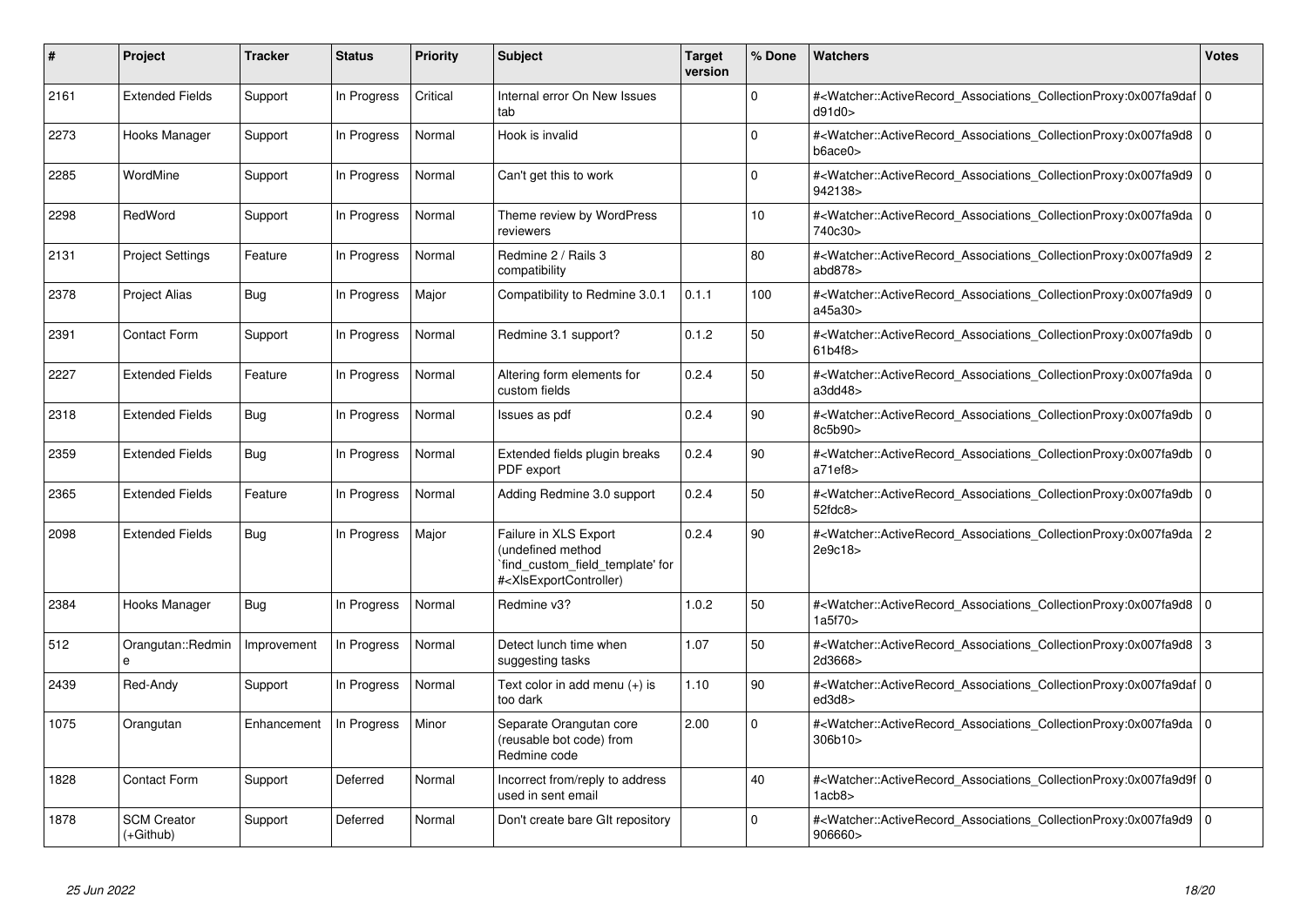| #        | Project                         | <b>Tracker</b> | <b>Status</b>         | <b>Priority</b> | <b>Subject</b>                                                 | <b>Target</b><br>version | % Done      | <b>Watchers</b>                                                                                                                                          | <b>Votes</b> |
|----------|---------------------------------|----------------|-----------------------|-----------------|----------------------------------------------------------------|--------------------------|-------------|----------------------------------------------------------------------------------------------------------------------------------------------------------|--------------|
| 1943     | <b>Author Box</b>               | Feature        | Deferred              | Normal          | Author box layout change plan                                  |                          | $\Omega$    | # <watcher::activerecord associations="" collectionproxy:0x007fa9d8<br="">3f86b0&gt;</watcher::activerecord>                                             | $\Omega$     |
| 1985     | <b>Project Alias</b>            | Patch          | Deferred              | Normal          | Redmine.pm for Git supporting<br>project-aliases               |                          | $\Omega$    | # <watcher::activerecord 0<br="" associations="" collectionproxy:0x007fa9d9=""  ="">5318a0&gt;</watcher::activerecord>                                   |              |
| 2151     | Red-Andy                        | Bug            | Deferred              | Normal          | Conflict with sidebar_hide plugin                              |                          | 30          | # <watcher::activerecord_associations_collectionproxy:0x007fa9d8<br>0077b8&gt;</watcher::activerecord_associations_collectionproxy:0x007fa9d8<br>        | $\Omega$     |
| 2221     | <b>Extended Fields</b>          | Support        | Deferred              | Minor           | Need a fix for list.html.erb                                   |                          | $\Omega$    | # <watcher::activerecord_associations_collectionproxy:0x007fa9da 0<br="">e39de8</watcher::activerecord_associations_collectionproxy:0x007fa9da>          |              |
| ISSUE-1  | <b>ISSUE-id</b>                 | Support        | Deferred              | Minor           | Need a function to display issue<br>id                         |                          | $\Omega$    | # <watcher::activerecord_associations_collectionproxy:0x007fa9d9<br>e849c0&gt;</watcher::activerecord_associations_collectionproxy:0x007fa9d9<br>        | $\mathbf 0$  |
| 2278     | <b>SCM Creator</b><br>(+Github) | Patch          | Deferred              | Normal          | Disable "Save repository" button<br>on new repositories        |                          | $\Omega$    | # <watcher::activerecord_associations_collectionproxy:0x007fa9da 0<br="">76b110&gt;</watcher::activerecord_associations_collectionproxy:0x007fa9da>      |              |
| 2322     | WikiNG                          | Bug            | Deferred              | Normal          | Viewing user pages does not<br>work after rename               |                          | $\mathbf 0$ | # <watcher::activerecord associations="" collectionproxy:0x007fa9db<br="">592e50&gt;</watcher::activerecord>                                             | $\Omega$     |
| ISSUE-12 | <b>ISSUE-id</b>                 | <b>Bug</b>     | Deferred              | Major           | No route matches error for<br>journals#new                     |                          | 50          | # <watcher::activerecord_associations_collectionproxy:0x007fa9d9 0<br=""  ="">963ab8&gt;</watcher::activerecord_associations_collectionproxy:0x007fa9d9> |              |
| 1725     | Red-Andy                        | Feature        | Deferred              | Normal          | Stick footer to the bottom of a<br>page                        |                          | 50          | # <watcher::activerecord_associations_collectionproxy:0x007fa9db<br>751b10&gt;</watcher::activerecord_associations_collectionproxy:0x007fa9db<br>        |              |
| 1931     | WikiNG                          | Bug            | Deferred              | Normal          | it seems conflict with the<br>redmine ckeditor                 |                          | $\Omega$    | # <watcher::activerecord associations="" collectionproxy:0x007fa9db<br="">6d11e0&gt;</watcher::activerecord>                                             |              |
| 2024     | OpenID Fix                      | Patch          | Under<br>Verification | Normal          | Associate existing accounts by<br>email                        |                          | $\Omega$    | # <watcher::activerecord_associations_collectionproxy:0x007fa9da 0<br="">544878&gt;</watcher::activerecord_associations_collectionproxy:0x007fa9da>      |              |
| 2329     | WikiNG                          | Bug            | Under<br>Verification | Major           | Mentions visibility                                            |                          | 50          | # <watcher::activerecord_associations_collectionproxy:0x007fa9da 0<br=""  ="">5c2f20&gt;</watcher::activerecord_associations_collectionproxy:0x007fa9da> |              |
| ISSUE-17 | <b>ISSUE-id</b>                 | Bug            | Under<br>Verification | Major           | SVN integration: Commit with<br>new issue-id does not work     | 0.0.3                    | 50          | # <watcher::activerecord 0<br="" associations="" collectionproxy:0x007fa9da=""  ="">4199d0&gt;</watcher::activerecord>                                   |              |
| 2307     | Download Button                 | Translation    | Under<br>Verification | Normal          | Change Korean translation file<br>comment                      | 0.1.1                    | $\Omega$    | # <watcher::activerecord_associations_collectionproxy:0x007fa9d8 0<br=""  ="">e56328&gt;</watcher::activerecord_associations_collectionproxy:0x007fa9d8> |              |
| 2341     | <b>Project Alias</b>            | Patch          | Under<br>Verification | Normal          | Underscore support for<br>Redmine                              | 0.1.1                    | $\mathbf 0$ | # <watcher::activerecord 0<br="" associations="" collectionproxy:0x007fa9d9=""  ="">c687e0</watcher::activerecord>                                       |              |
| 2363     | <b>Sidebar Content</b>          | Patch          | Under<br>Verification | Normal          | Sidebar Redmine 3.0.0                                          | 0.2.0                    | $\Omega$    | # <watcher::activerecord_associations_collectionproxy:0x007fa9d8 0<br=""  ="">d461e0</watcher::activerecord_associations_collectionproxy:0x007fa9d8>     |              |
| 2320     | <b>Extended Fields</b>          | Bug            | Under<br>Verification | Normal          | Internal error when opening<br>issues tab                      | 0.2.4                    | $\Omega$    | # <watcher::activerecord_associations_collectionproxy:0x007fa9d4 0<br=""  ="">2d8220&gt;</watcher::activerecord_associations_collectionproxy:0x007fa9d4> |              |
| 2328     | <b>Extended Fields</b>          | Patch          | Under<br>Verification | Normal          | Make the Project type custom<br>fields sortable in issue lists | 0.2.4                    | $\mathbf 0$ | # <watcher::activerecord 0<br="" associations="" collectionproxy:0x007fa9d4=""  ="">a0de28&gt;</watcher::activerecord>                                   |              |
| 2350     | <b>Extended Fields</b>          | Bug            | Under<br>Verification | Normal          | <b>Extended Field Values that are</b><br>nil produce an error  | 0.2.4                    | $\Omega$    | # <watcher::activerecord_associations_collectionproxy:0x007fa9d4 0<br="">9b94b8&gt;</watcher::activerecord_associations_collectionproxy:0x007fa9d4>      |              |